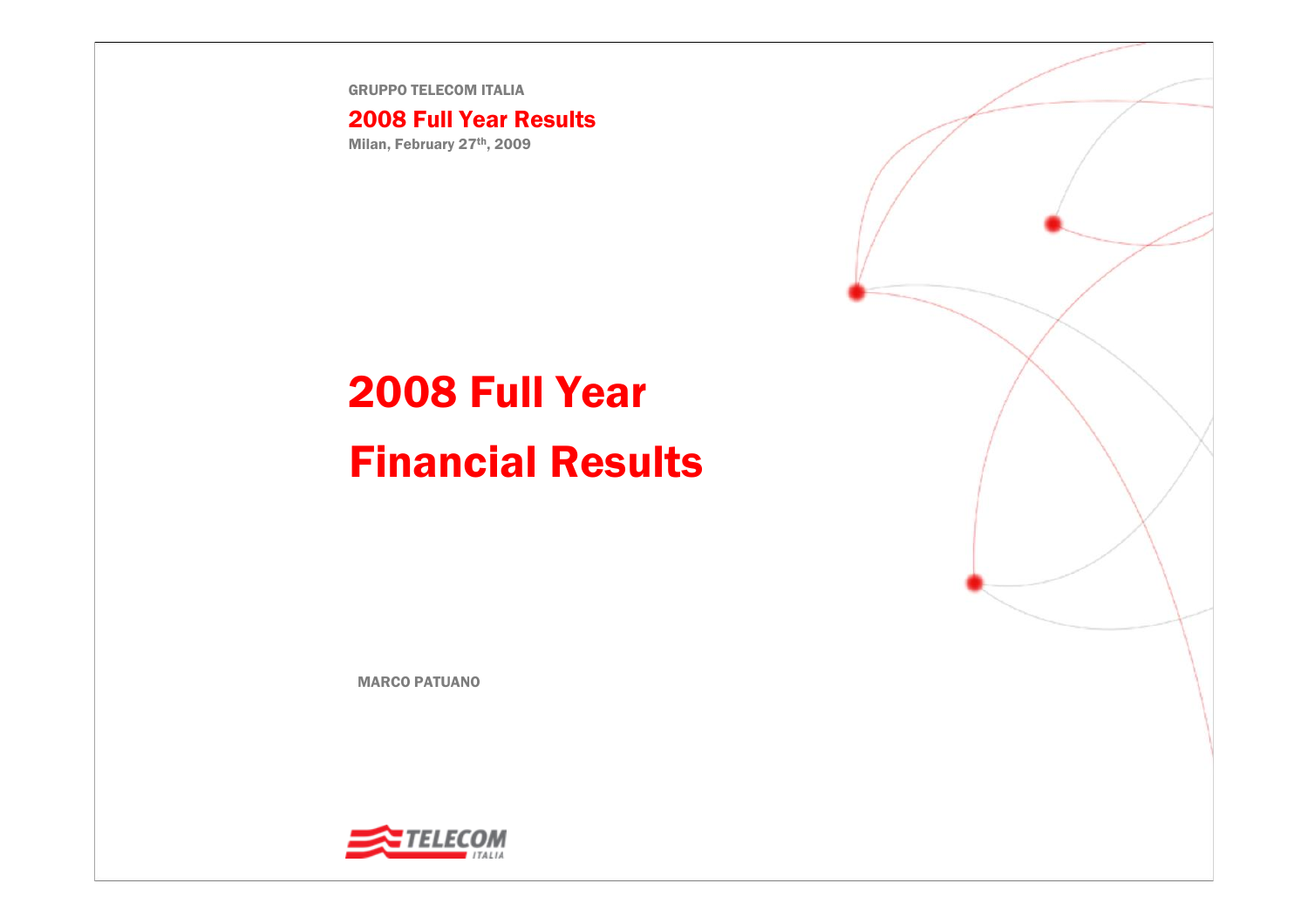## Safe Harbour

These presentations contain statements that constitute forward-looking statements within the meaning of the Private Securities Litigation Reform Act of 1995. These statements appear in a number of places in this presentation and include statements regarding the intent, belief or current expectations of the customer base, estimates regarding future growth in the different business lines and the global business, market share, financial results and other aspects of the activities and situation relating to the Company.

Such forward looking statements are not guarantees of future performance and involve risks and uncertainties, and actual results may differ materially from those in the forward looking statements as a result of various factors. Analysts are cautioned not to place undue reliance on those forward looking statements, which speak only as of the date of this presentation. Telecom Italia Spa undertakes no obligation to release publicly the results of any revisions to these forward looking statements which may be made to reflect events and circumstances after the date of this presentation, including, without limitation, changes in Telecom Italia Spa business or acquisition strategy or to reflect the occurrence of unanticipated events. Analysts and investors are encouraged to consult the Company's Annual Report on Form 20-F as well as periodic filings made on Form 6-K, which are on file with the United States Securities and Exchange Commission.

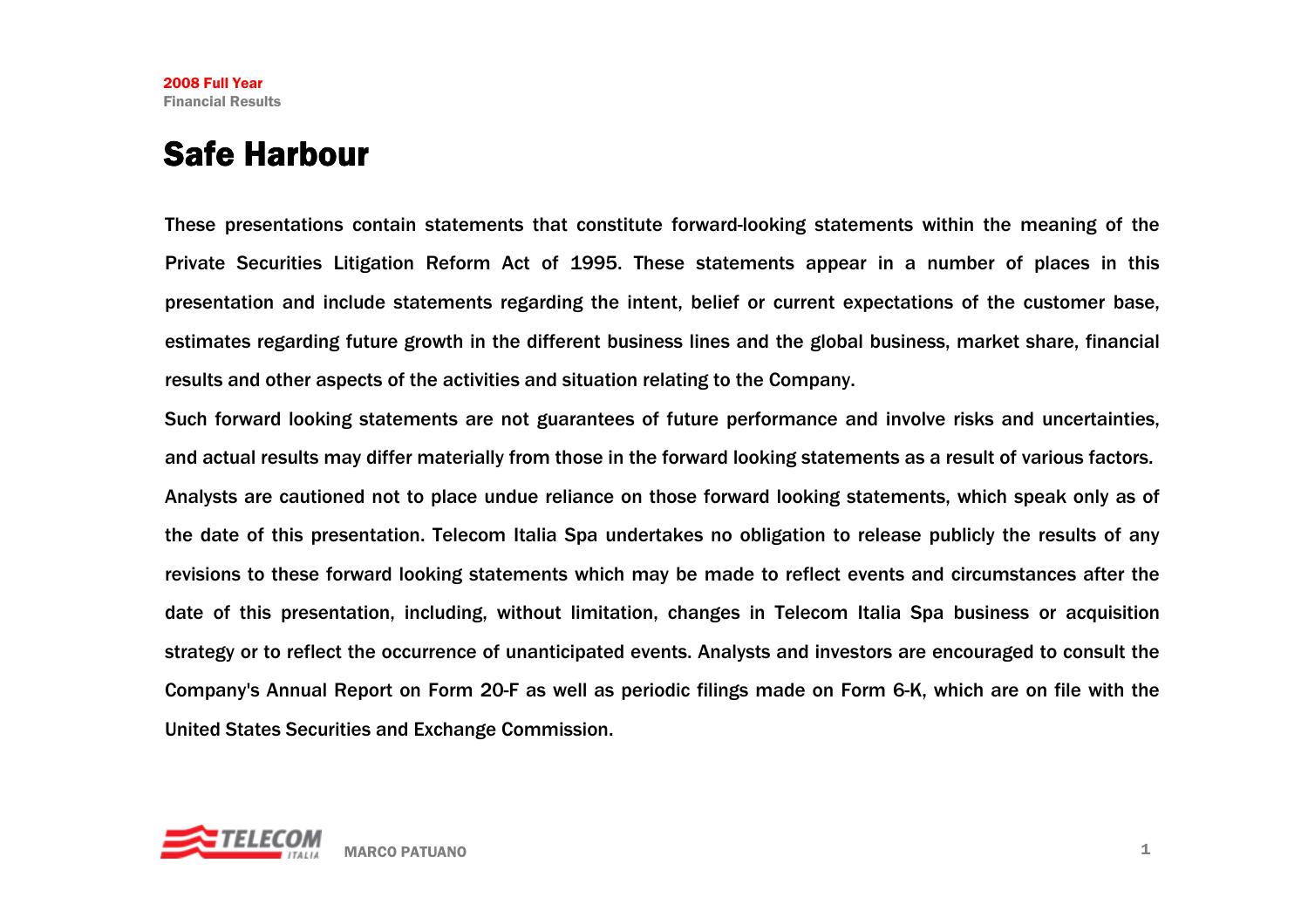# Improving Cash Generation



*(\*) Before dividends, disposals, financial investments and change in equity; (\*\*) Net Cash Flow from Disc. Ops. included: -258 in 2008, -203 in 2007*

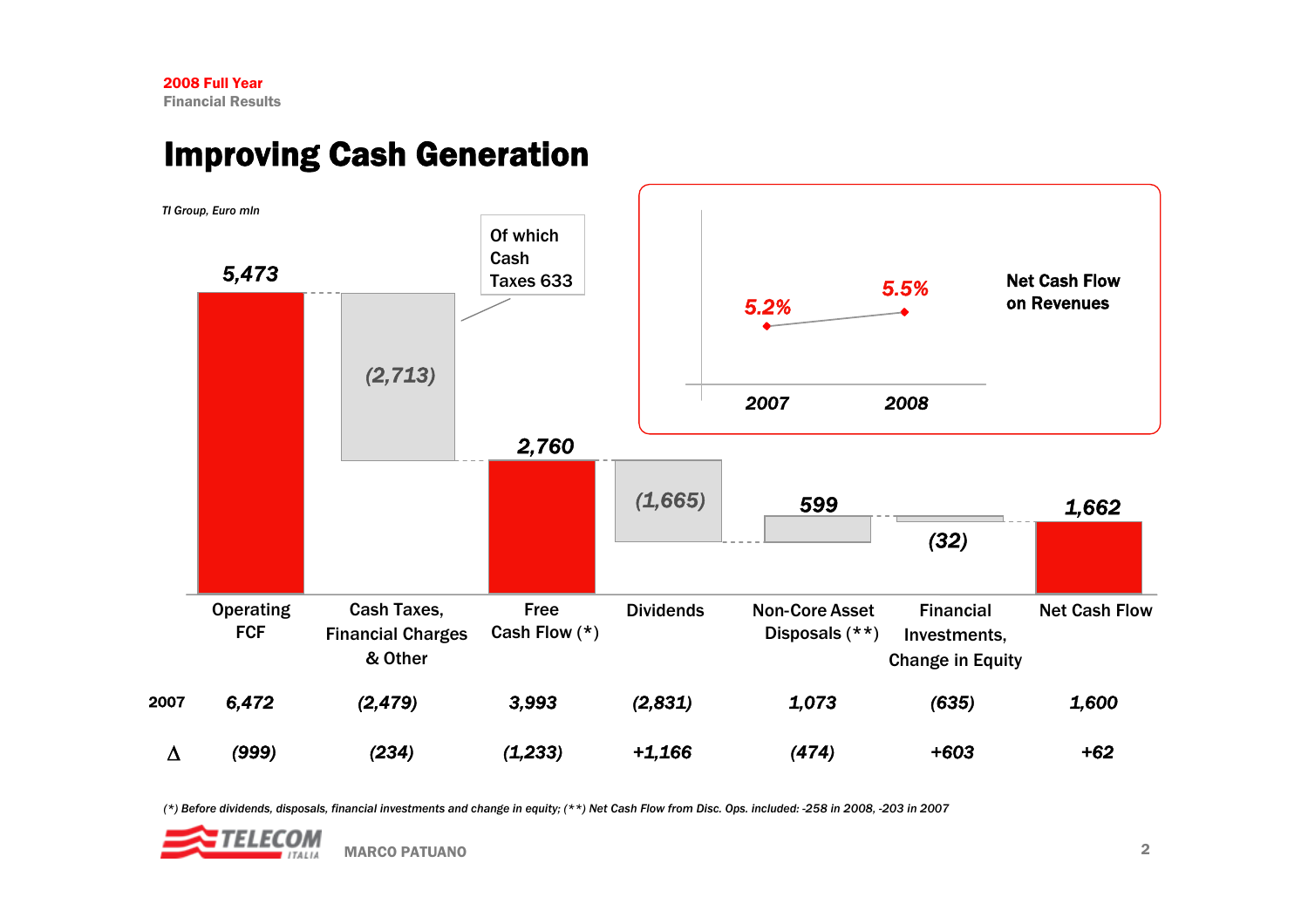# Operating Free Cash Flow: Working on Fundamentals

*TI Group, Euro mln*



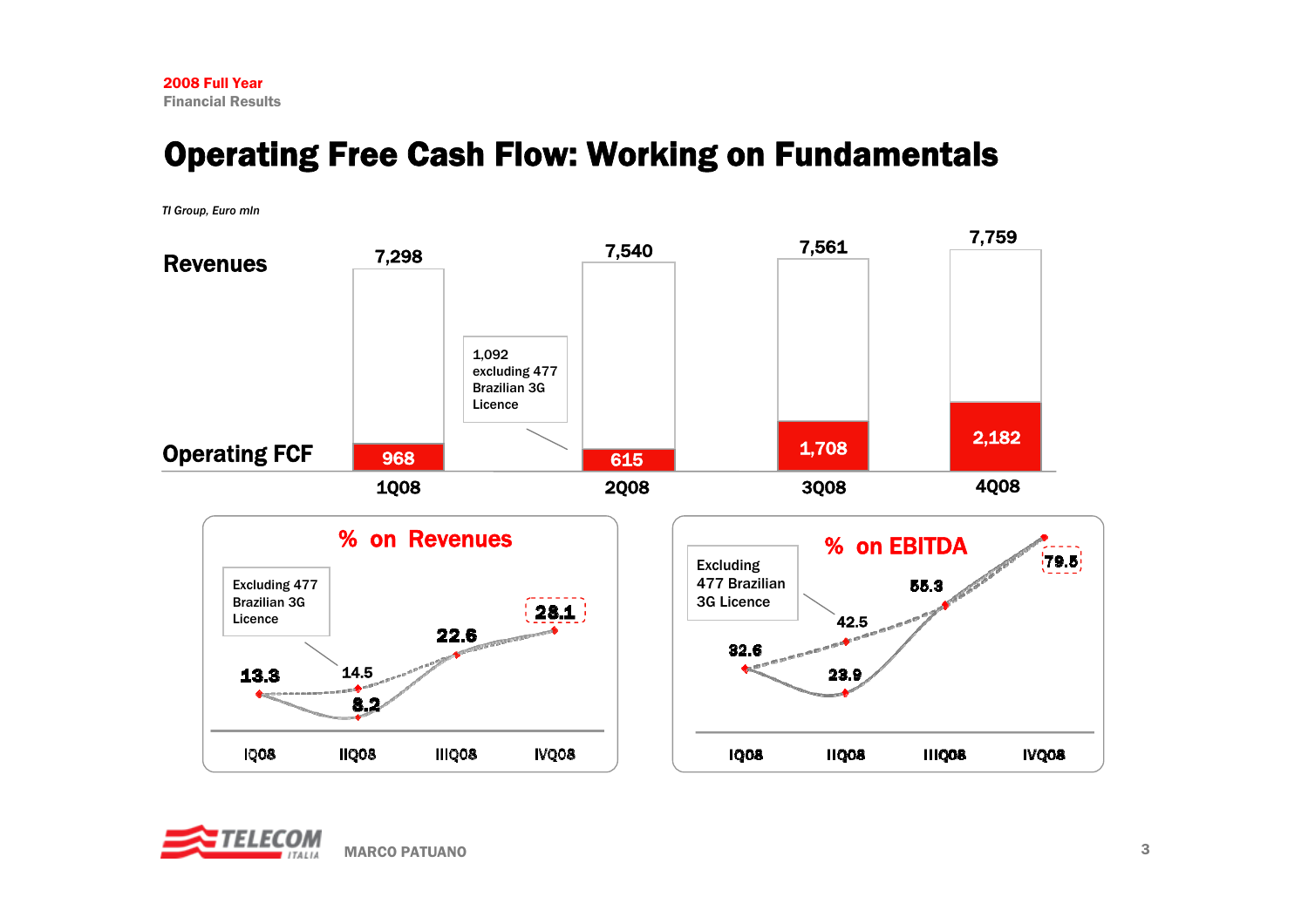# Improving Operating Performance

*TI Group, Euro mln*



![](_page_4_Picture_5.jpeg)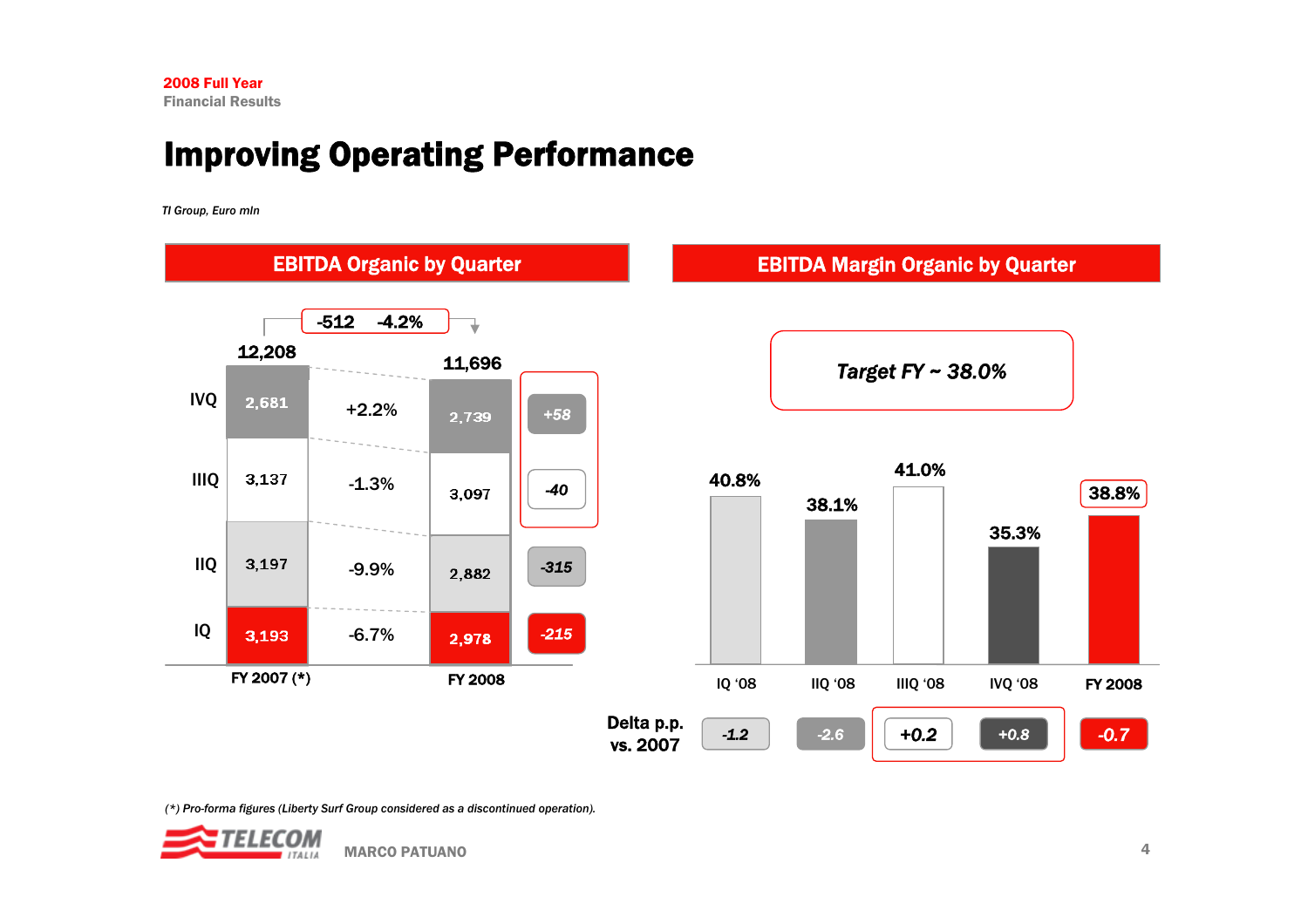# Cash Cost management to maximize cash flow...

![](_page_5_Figure_2.jpeg)

MARCO PATUANO $\sim$  0 and 5 and 5 and 5 and 5 and 5 and 5 and 5 and 5 and 5 and 5 and 5 and 5 and 5 and 5 and 5 and 5 and 5 and 5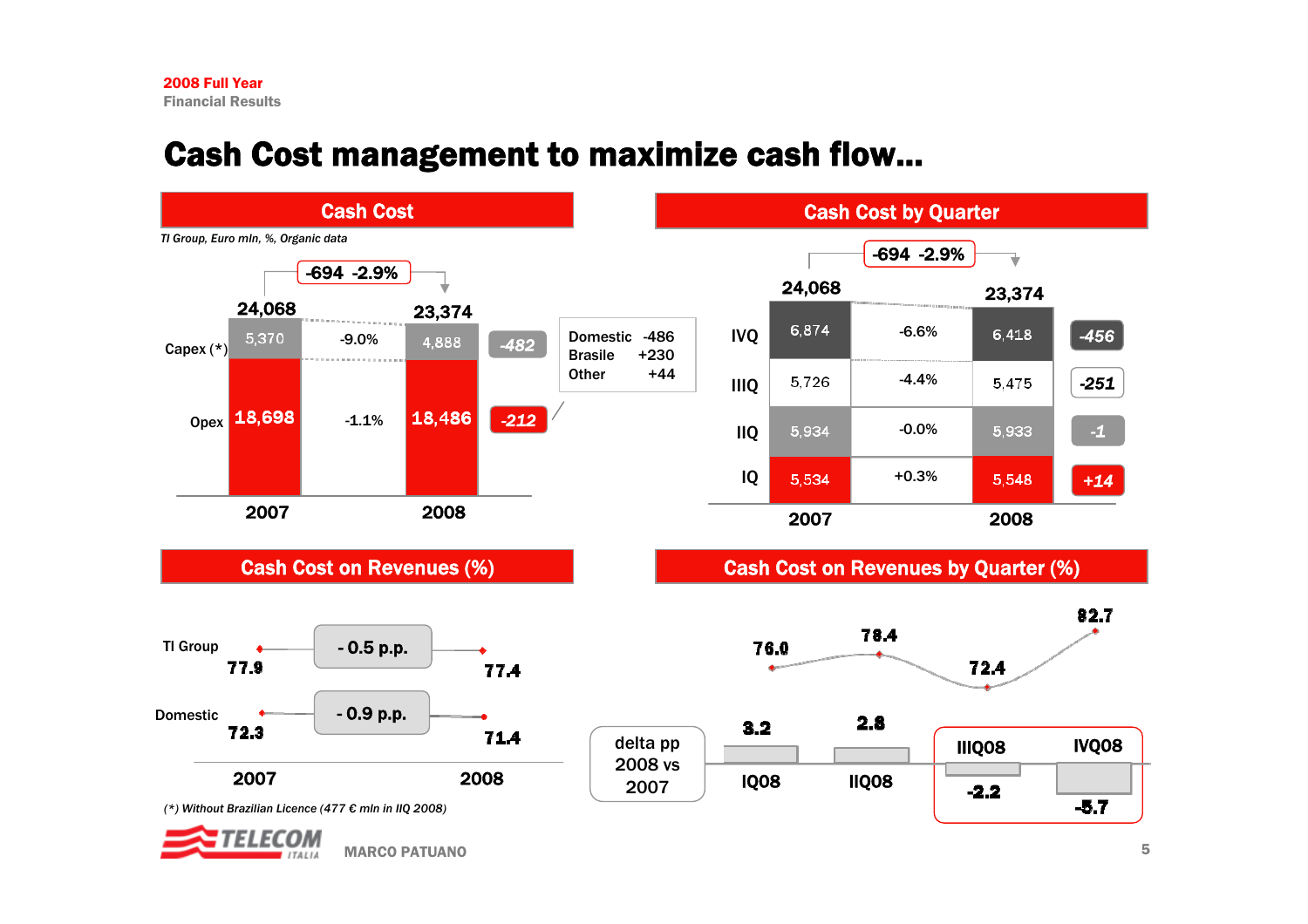# especially in the Domestic Market

![](_page_6_Figure_2.jpeg)

![](_page_6_Picture_3.jpeg)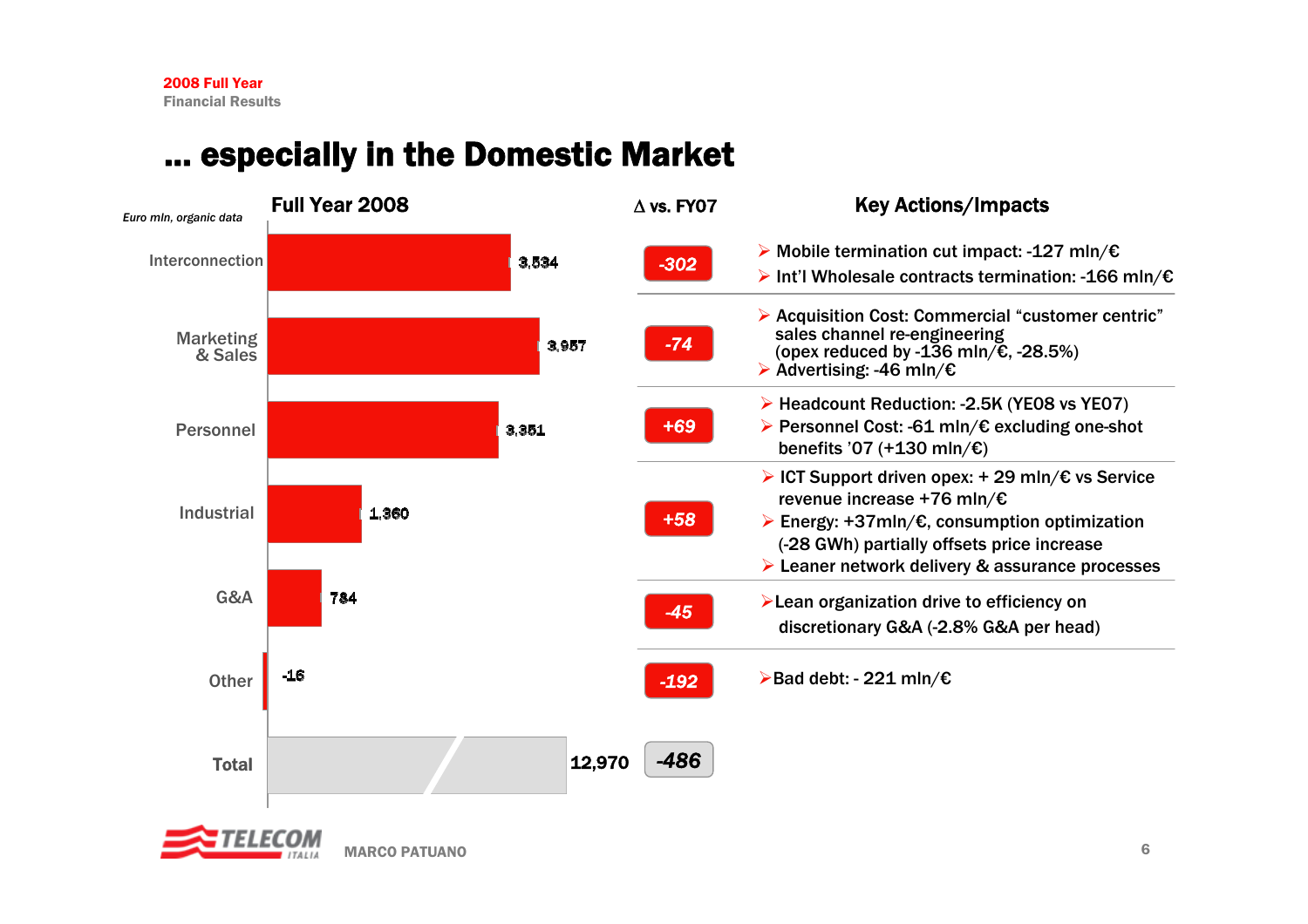# Net Income Evolution

*TI Group, Euro mln*

![](_page_7_Figure_3.jpeg)

![](_page_7_Picture_4.jpeg)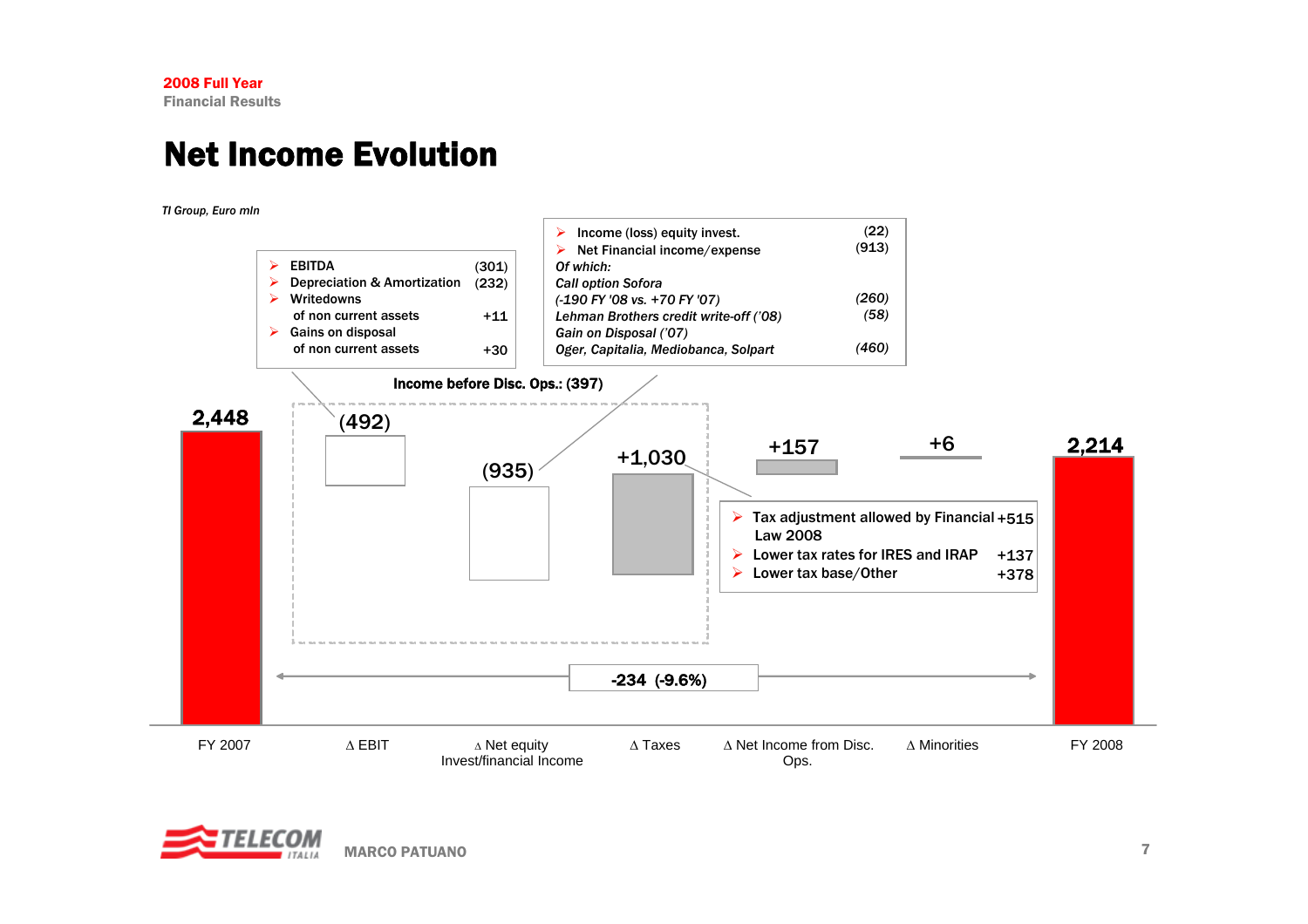# Delivering Deleverage

*TI Group, Euro mln*

Net Cash Flow per quarter in 2008

![](_page_8_Figure_4.jpeg)

![](_page_8_Figure_5.jpeg)

![](_page_8_Picture_6.jpeg)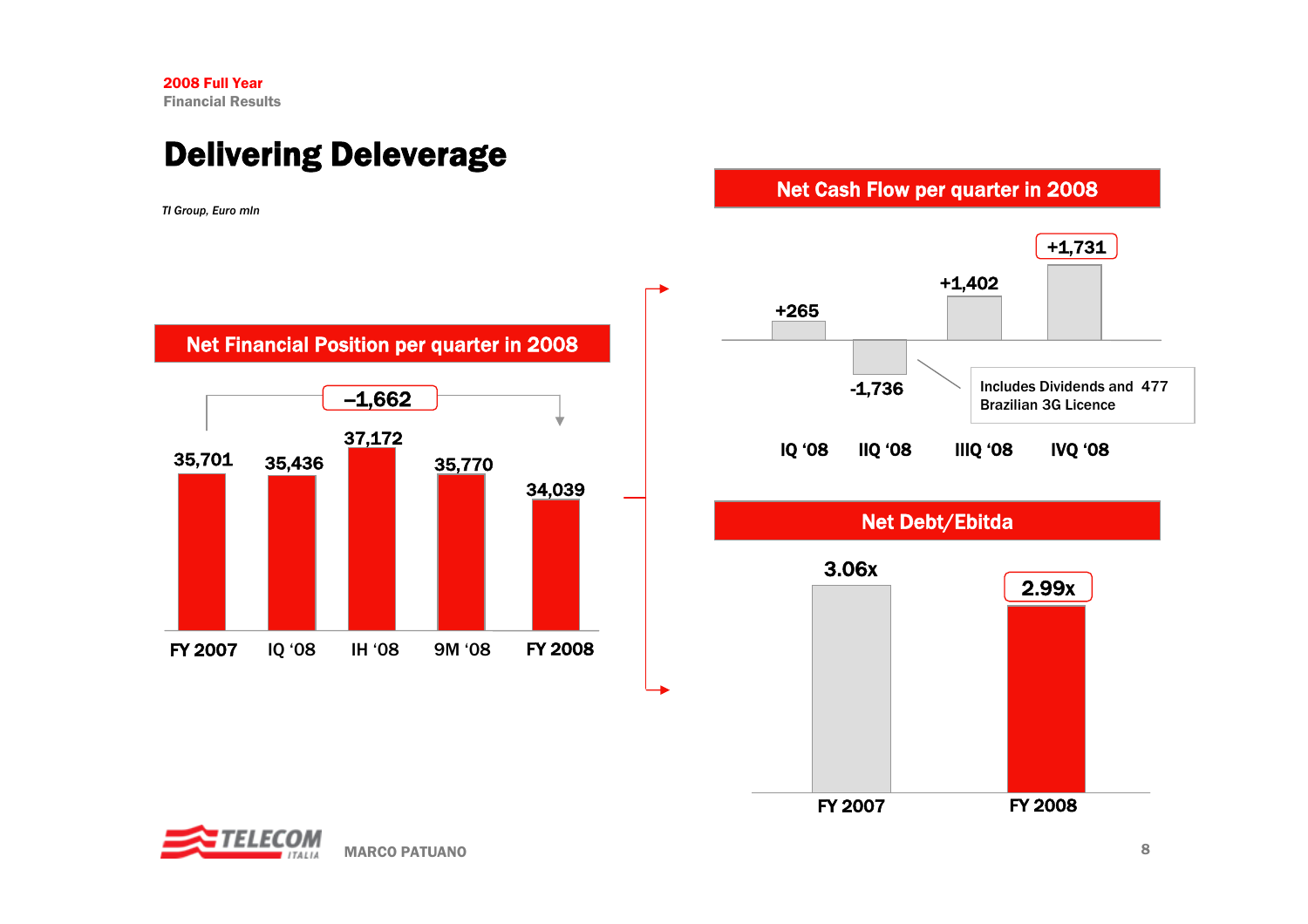# Well Diversified and Hedged Debt

![](_page_9_Figure_2.jpeg)

### Maturities and Risk Management

- $\triangleright$  Average bond maturity: 8.24 years
- $\triangleright$  Fixed rate portion on gross debt approximately 74%
- $\triangleright$  Around 41% of outstanding bonds is denominated in USD, GBP and YEN and is fully hedged
- $\triangleright$  Cost of debt: approximately 6.0%

![](_page_9_Figure_8.jpeg)

*(\*) Including the current portion of non current liabilities (maturing within 12 months) for € 5,455 mln (of which bonds € 4,497 mln and other € 958 mln)*

![](_page_9_Picture_10.jpeg)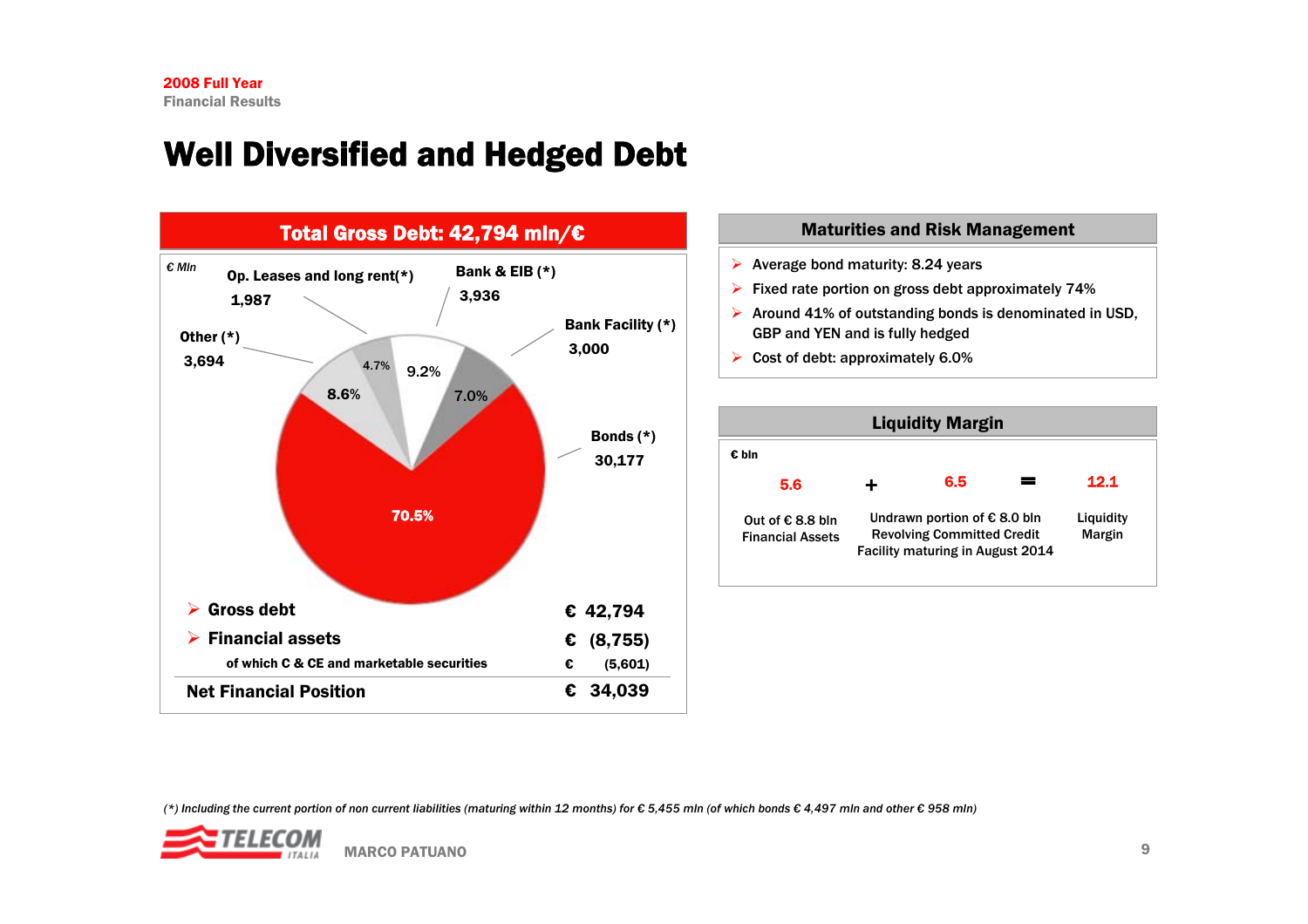## Even and Back-Loaded Maturities

![](_page_10_Figure_2.jpeg)

*(1) € 39,436 mln is the nomimal amount of outstanding medium-long term debt . By adding IAS adjustments (€ 2,546 mln) and current liabilities (€ 812 mln) a gross debt figure of € 42,794 mln is reached.*

*NB. Debt maturities are net of € 180 mln (face value) of repurchased own bonds (TI Spa € 850 mln 5.25% Notes due 2055), € 77 mln (face value) of repurchased own bonds (TI Spa € 750 mln 4.75% Notes due 2014), € 50 mln (face value) of repurchased own bonds (TIF € 1,500 mln 5.15% Notes due 2009), € 107 mln (face value) of repurchased own bonds (TIF € 2,210 mln 5.575% Notes due 2009) and € 35 mln (face value) of repurchased own bonds (TIF € 1,050 mln 7.75% Notes due 2033).*

![](_page_10_Picture_5.jpeg)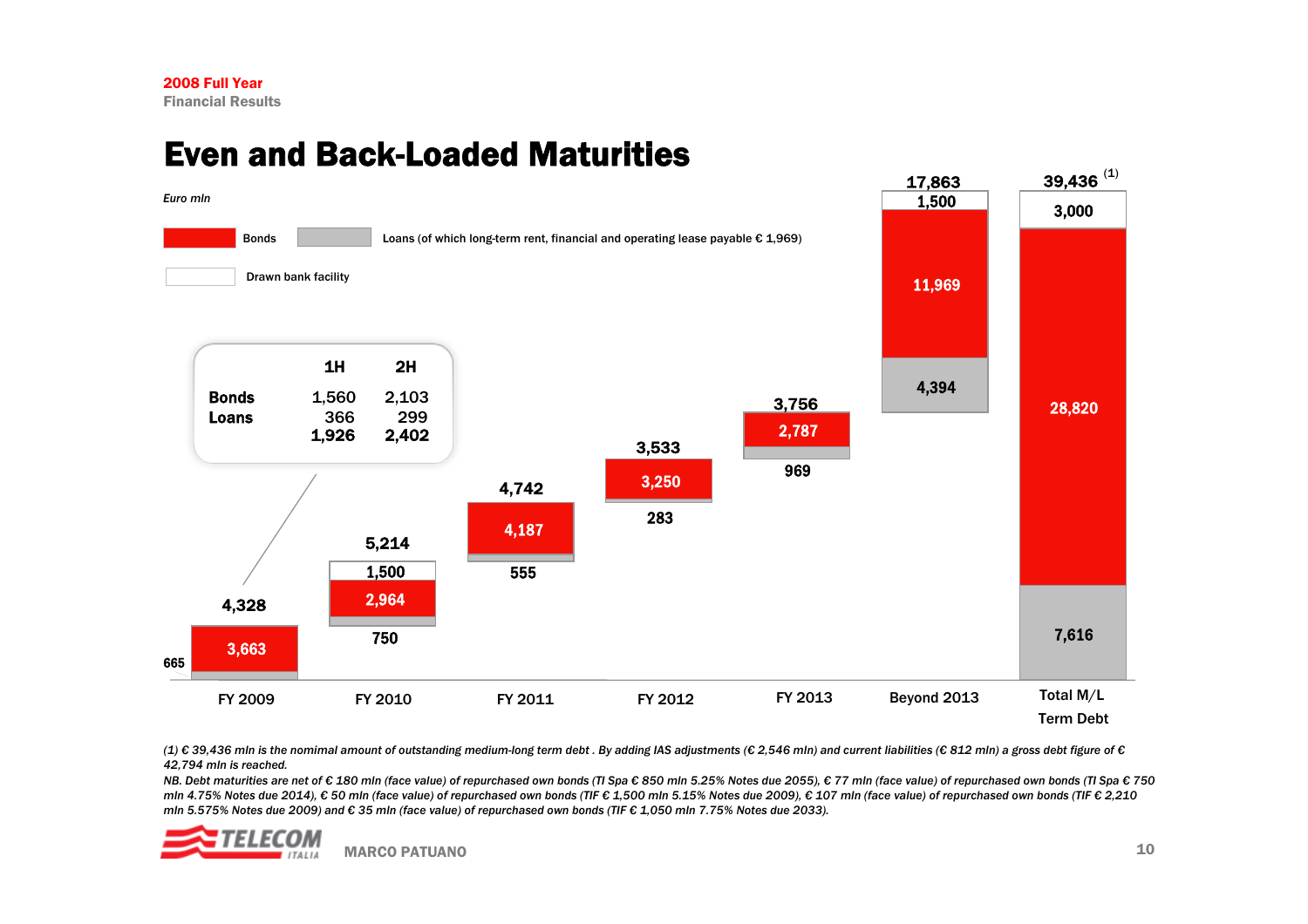## Constant and reliable access to the refinancing market

- $\triangleright$  Euro 500 mln private placement: 5yr maturity, 7.875% coupon, 7.943% yield (equal to 5yr  $CDS + 103 bps<sup>1</sup>$ 
	- ¾ During the month of January, Euro Bond Market re-opened and showed good liquidity
	- $\triangleright$  TI, as the majority of its peers, took advantage of this window of opportunity with no execution risk and locking in a 5 - year swap rate at historically low levels
- $\triangleright$  Euro 600 mln European Investment Bank Loan, signed on February 12, 8 yr maturity

### 1.1 bln/€ refinancing already done

![](_page_11_Picture_7.jpeg)

![](_page_11_Picture_8.jpeg)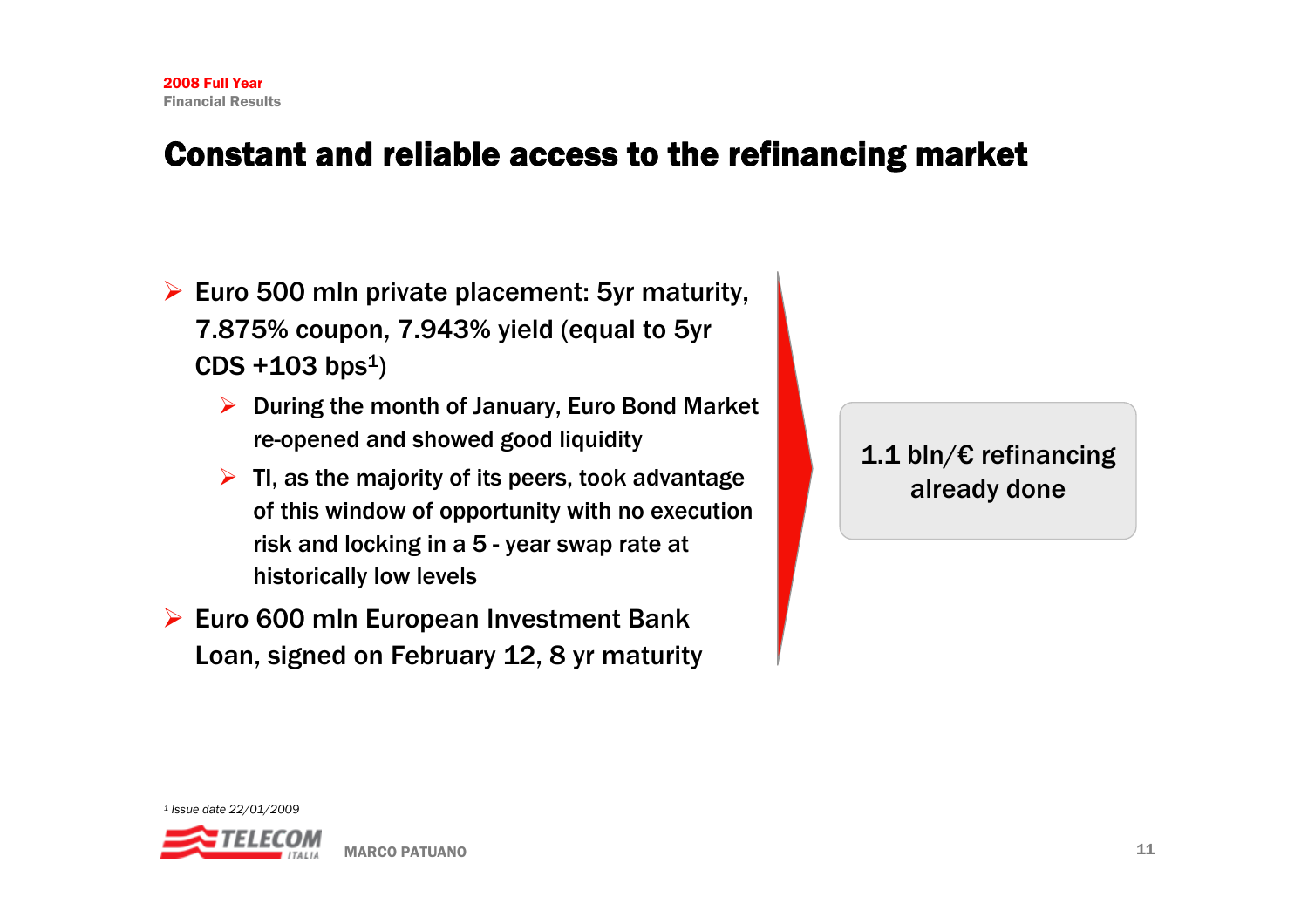# Appendix

![](_page_12_Picture_2.jpeg)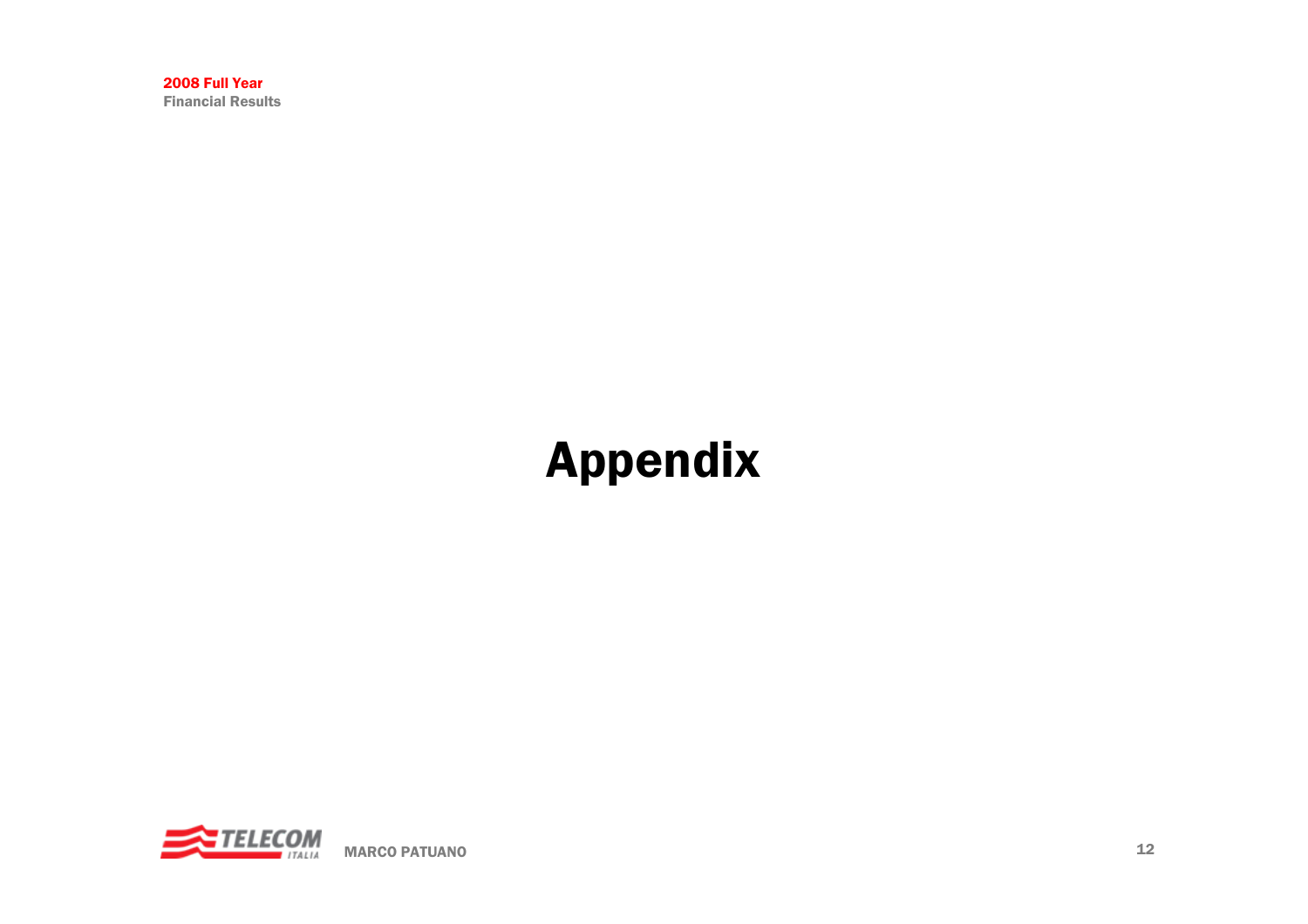# Revenues Evolution

*TI Group, Euro mln*

![](_page_13_Figure_3.jpeg)

*(\*) Pro-forma (Liberty Surf Group in Discontinued Operations).* 

![](_page_13_Picture_5.jpeg)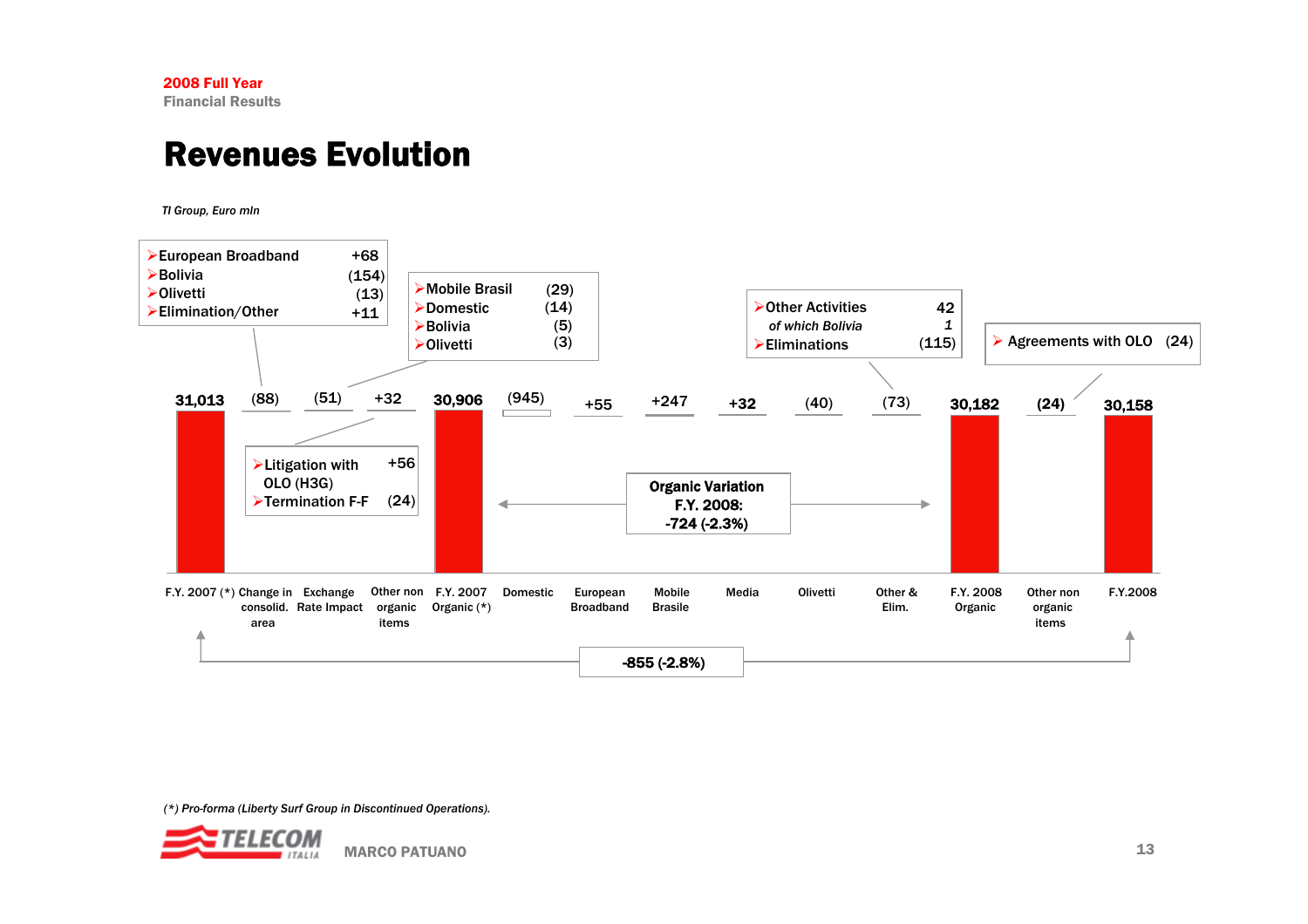# EBITDA Evolution

*TI Group, Euro mln*

![](_page_14_Figure_3.jpeg)

*(\*) Pro-forma (Liberty Surf Group in Discontinued Operations). (\*\*) Exchange rate (Real/Euro): 2.68 in 2008, 2.66 in 2007.*

![](_page_14_Picture_5.jpeg)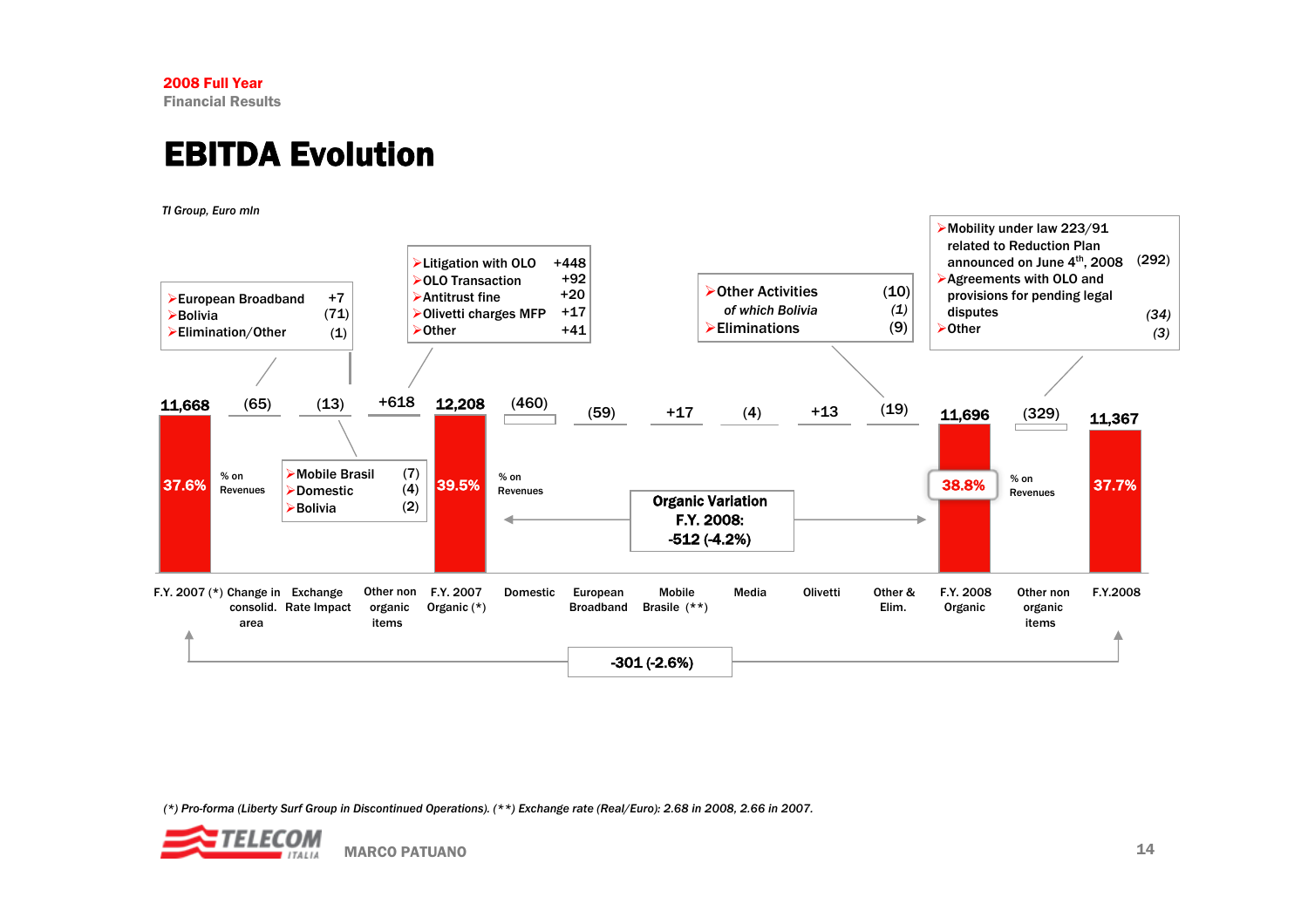# EBIT Evolution

*TI Group, Euro mln*

![](_page_15_Figure_3.jpeg)

*(\*) Pro-forma (Liberty Surf Group in Discontinued Operations).* 

![](_page_15_Picture_5.jpeg)

¾Mobility under Law 223/91 related to Reduction Plan announced on June 4th,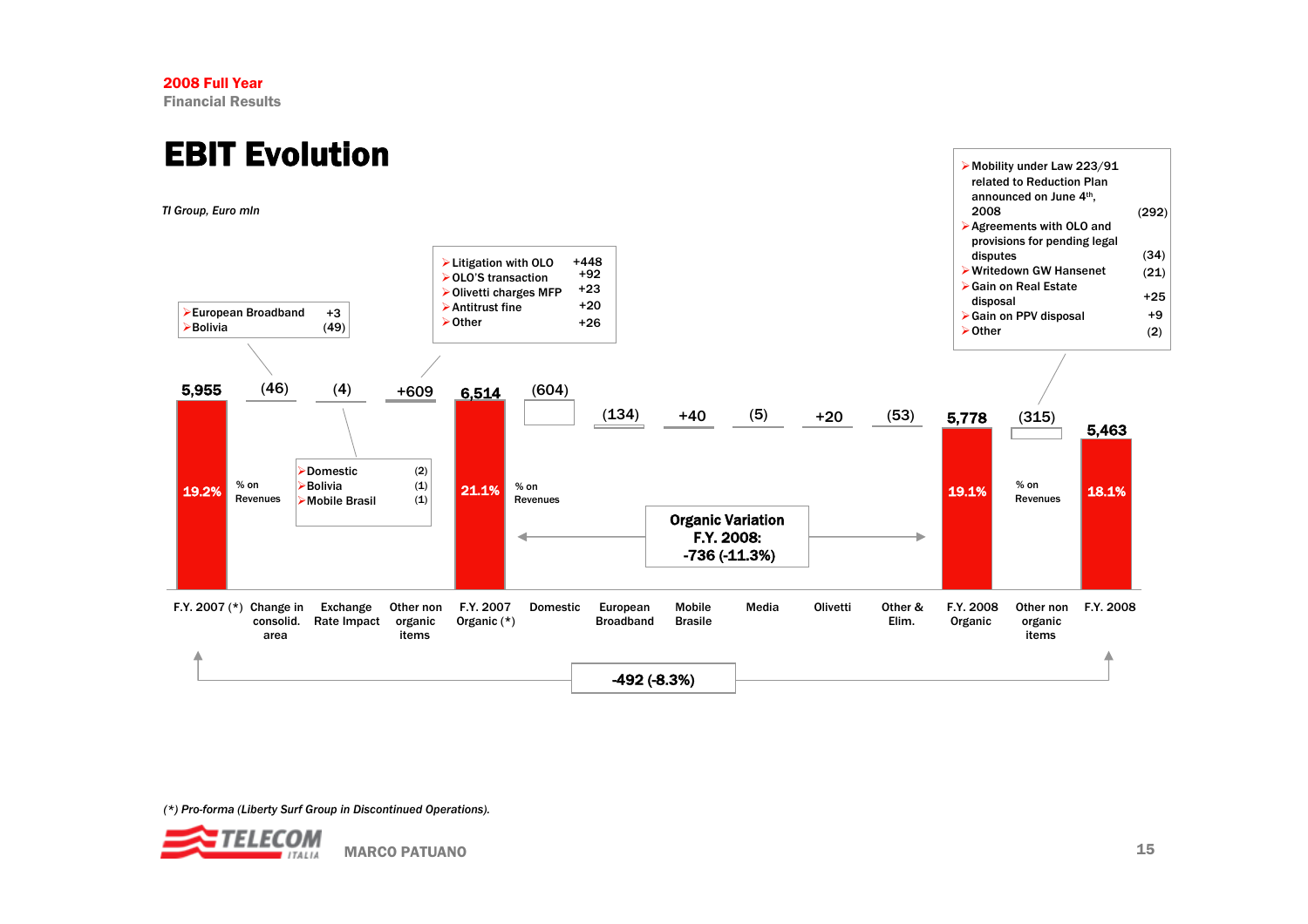# Net Debt Evolution

![](_page_16_Figure_2.jpeg)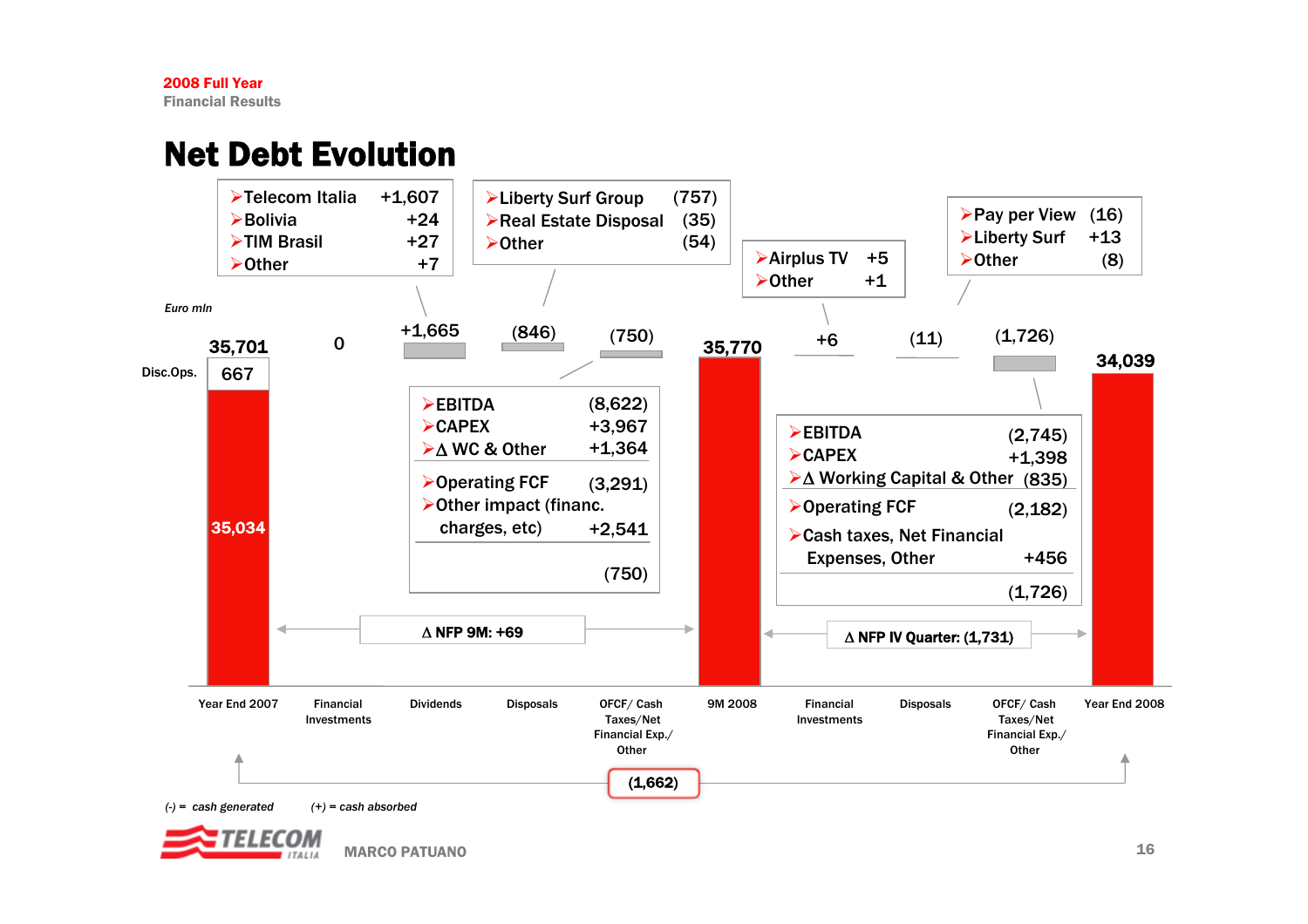# Capex Reduction

*TI Group, Euro mln*

![](_page_17_Figure_3.jpeg)

![](_page_17_Picture_5.jpeg)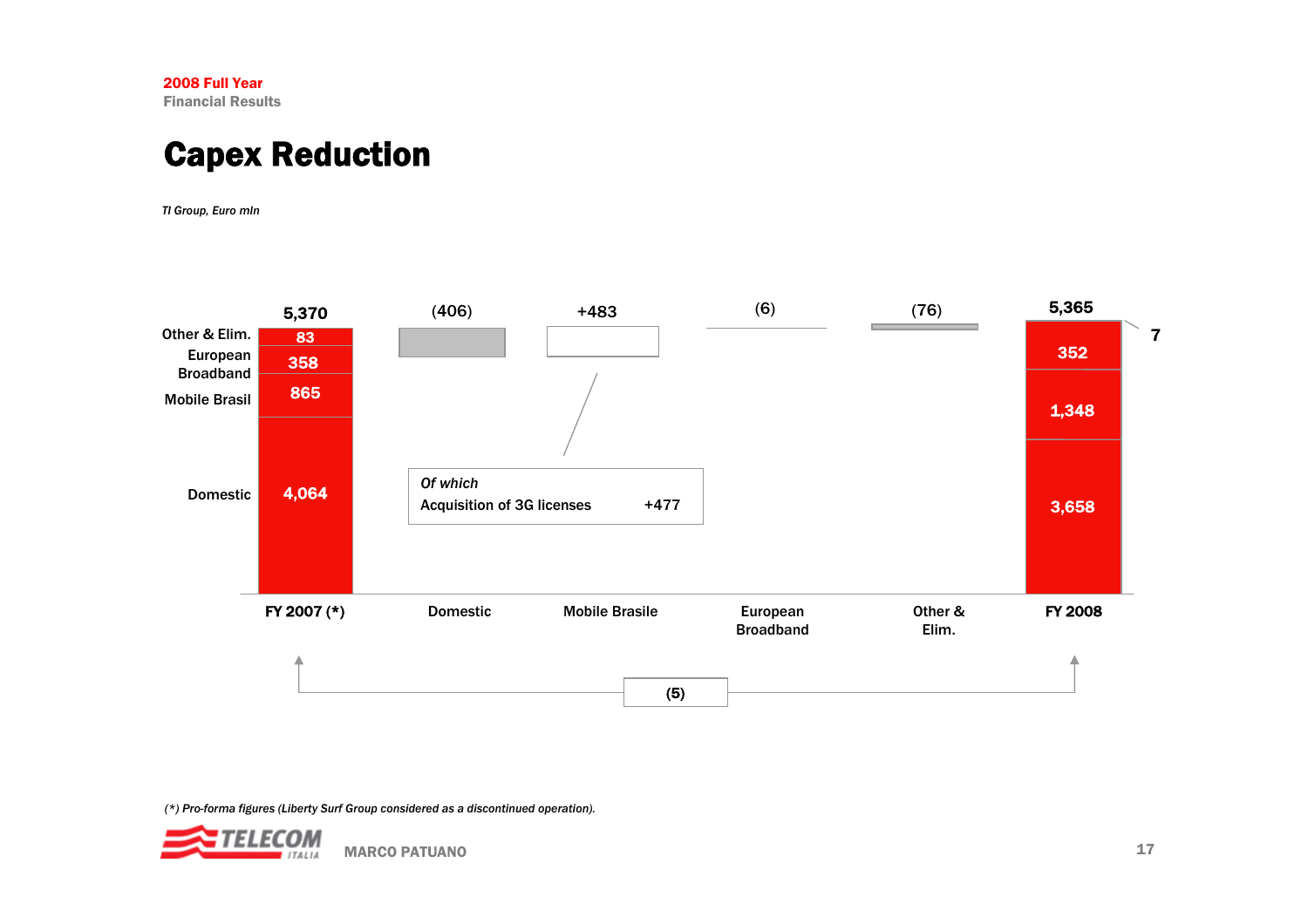## TI Group – Profit and Loss

|                                                         |                | I Quarter                                |       |              |                | Il Quarter                             |       |                  |                | <b>III Quarter</b>  |       |                          |                | <b>IV Quarter</b>                                 |             |                 |               | <b>Full Year</b>                                             |       |                  |
|---------------------------------------------------------|----------------|------------------------------------------|-------|--------------|----------------|----------------------------------------|-------|------------------|----------------|---------------------|-------|--------------------------|----------------|---------------------------------------------------|-------------|-----------------|---------------|--------------------------------------------------------------|-------|------------------|
|                                                         | 2008           | 2007 $(*)$ $\triangle$ Abs $\triangle$ % |       |              | 2008           | 2007 (*) $\triangle$ Abs $\triangle$ % |       |                  | 2008           | 2007 (*) ∆Abs ∆%    |       |                          | 2008           | 2007 (*) $\triangle$ Abs $\overline{\triangle}$ % |             |                 | 2008          | 2007 (*) $\overline{\triangle}$ Abs $\overline{\triangle}$ % |       |                  |
| Euro min                                                |                |                                          |       |              |                |                                        |       |                  |                |                     |       |                          |                |                                                   |             |                 |               |                                                              |       |                  |
| <b>REVENUES</b>                                         | 7.298          | 7.475                                    | (177) | (2,4)        | 7.540          | 7.862                                  | (322) | (4,1)            | 7.561          | 7.667               | (106) | (1,4)                    | 7.759          | 8.009                                             | (250)       | (3,1)           |               | 30.158 31.013                                                | (855) | (2,8)            |
| <b>Other Operating Income</b>                           | 94             | 73                                       | 21    | 28,8         | 64             | 91                                     |       | $(27)$ $(29,7)$  | 70             | 82                  |       | $(12)$ $(14,6)$          | 128            | 160                                               |             | $(32)$ $(20.0)$ | 356           | 406                                                          |       | $(50)$ $(12,3)$  |
| TOTAL REVENUES & OTHER INCOME                           | 7.392          | 7.548                                    | (156) | (2.1)        | 7.604          | 7.953                                  | (349) | (4.4)            | 7.631          | 7.749               | (118) | (1,5)                    | 7.887          | 8.169                                             | (282)       | (3.5)           |               | 30.514 31.419                                                | (905) | (2.9)            |
| Total Purchases of materials and external services      | (3.149)        | (3.165)                                  | 16    | (0,5)        |                | $(3.461)$ $(3.574)$                    | 113   | (3,2)            |                | (3.424) (3.378)     | (46)  | (1,4)                    |                | $(3.842)$ $(4.138)$                               | 296         | 7,2             |               | (13.876)(14.255)                                             | 379   | 2,7              |
| Personnel                                               | (991)          | (997)                                    | 6     | (0,6)        | (1.283)        | (896)                                  | (387) | 43,2             | (895)          | (886)               | (9)   | (1,0)                    |                | $(1.051)$ $(1.043)$                               | (8)         | (0,8)           |               | $(4.220)$ $(3.822)$                                          |       | $(398)$ $(10,4)$ |
| Other operating costs                                   | (449)          | (373)                                    | (76)  | 20.4         | (416)          | (451)                                  | 35    | (7,8)            | (395)          | (496)               | 101   | 20.4                     | (436)          | (911)                                             | 475         | 52.1            |               | $(1.696)$ $(2.231)$                                          |       | 535 24,0         |
| <b>Capitalized Cost and Others</b>                      | 163            | 165                                      | (2)   | (1,2)        | 125            | 125                                    | 0     | 0.0              | 170            | 160                 | 10    | 6,3                      | 187            | 107                                               | 80          | 74,8            | 645           | 557                                                          | 88    | 15,8             |
| <b>EBITDA</b><br>% on Revenues                          | 2.966<br>40.6% | 3.178<br>42.5%                           | (212) | (6,7)        | 2.569<br>34,1% | 3.157<br>40.2%                         |       | $(588)$ $(18.6)$ | 3.087<br>40.8% | 3.149<br>41.1%      | (62)  | (2,0)                    | 2.745<br>35.4% | 2.184<br>27.3%                                    | 561         | 25.7            | 37.7%         | 11.367 11.668<br>37.6%                                       | (301) | (2,6)            |
| Depreciation & Amortization                             | (1.463)        | (1.373)                                  | (90)  | 6.6          | (1.489)        | (1.420)                                | (69)  | 4,9              |                | $(1.485)$ $(1.416)$ | (69)  | (4, 9)                   | (1.469)        | (1.465)                                           | (4)         | (0,3)           |               | $(5.906)$ $(5.674)$                                          | (232) | (4,1)            |
| Writedowns and revaluations of non current assets       | $\mathbf 0$    | 0                                        | 0     |              | (1)            | O                                      | (1)   |                  | (5)            | 0                   | (5)   | $\overline{\phantom{a}}$ | (27)           | (44)                                              | 17          | 38.6            | (33)          | (44)                                                         | 11    | 25,0             |
| Gains/losses of non current assets realization          | 25             | 12                                       |       | 13 108,3     | 1              | O                                      | 1     |                  | (1)            | 0                   | (1)   |                          | 10             | (7)                                               | 17          |                 | 35            | 5                                                            |       | 30 600,0         |
| EBIT                                                    | 1.528          | 1.817                                    |       | (289) (15,9) | 1.080          | 1.737                                  |       | $(657)$ $(37,8)$ | 1.596          | 1.733               | (137) | (7, 9)                   | 1.259          | 668                                               | 591         | 88.5            | 5.463         | 5.955                                                        |       | $(492)$ $(8,3)$  |
| % on Revenues                                           | 20.9%          | 24,3%                                    |       |              | 14.3%          | 22,1%                                  |       |                  | 21,1%          | 22.6%               |       |                          | 16,2%          | 8.3%                                              |             |                 | 18.1%         | 19,2%                                                        |       |                  |
| Income (loss) equity invest, valued equity method       | 19             | 29                                       | (10)  |              | 18             | 29                                     | (11)  |                  | 16             | 17                  | (1)   |                          | 11             | 11                                                | $\mathbf 0$ |                 | 64            | 86                                                           | (22)  |                  |
| Net Financial Income / (Expenses)                       | (598)          | (450)                                    | (148) |              | (618)          | (519)                                  | (99)  |                  | (747)          | (456)               | (291) |                          | (667)          | (292)                                             | (375)       |                 |               | $(2.630)$ $(1.717)$                                          | (913) |                  |
| Income before Taxes & Discontinued Op.<br>% on Revenues | 949<br>13.0%   | 1.396<br>18,7%                           | (447) |              | 480<br>6.4%    | 1.247<br>15,9%                         | (767) |                  | 865<br>11,4%   | 1.294<br>16.9%      | (429) |                          | 603<br>7.8%    | 387<br>4.8%                                       | 216         |                 | 2.897<br>9.6% | 4.324 (1.427)<br>13.9%                                       |       |                  |
| Taxes                                                   | (392)          | (561)                                    | 169   |              | 219            | (457)                                  | 676   |                  | (362)          | (537)               | 175   |                          | (118)          | (128)                                             | 10          |                 | (653)         | (1.683)                                                      | 1.030 |                  |
| Income before Discontinued Op.                          | 557            | 835                                      | (278) |              | 699            | 790                                    | (91)  |                  | 503            | 757                 | (254) |                          | 485            | 259                                               | 226         |                 | 2.244         | 2.641                                                        | (397) |                  |
| Net income (loss) of assets disposed                    | (75)           | (60)                                     | (15)  |              | (73)           | (63)                                   | (10)  |                  | 120            | (51)                | 171   |                          | (1)            | (12)                                              | 11          |                 | (29)          | (186)                                                        | 157   |                  |
| <b>Net Income (ante Minorities)</b>                     | 482            | 775                                      | (293) |              | 626            | 727                                    | (101) |                  | 623            | 706                 | (83)  |                          | 484            | 247                                               | 237         |                 | 2.215         | 2.455                                                        | (240) |                  |
| % on Revenues                                           | 6.6%           | 10,4%                                    |       |              | 8.3%           | 9,2%                                   |       |                  | 8.2%           | 9,2%                |       |                          | 6.2%           | 3.1%                                              |             |                 | 7,3%          | 7,9%                                                         |       |                  |
| <b>Minorities</b>                                       | 19             | 0                                        | 19    |              | 13             | (2)                                    | 15    |                  | $\overline{7}$ | 14                  | (7)   |                          | (40)           | (19)                                              | (21)        |                 | (1)           | (7)                                                          | 6     |                  |
| <b>Net Income (post Minorities)</b><br>% on Revenues    | 501<br>6.9%    | 775<br>10,4%                             | (274) |              | 639<br>8.5%    | 725<br>9.2%                            | (86)  |                  | 630<br>8.3%    | 720<br>9.4%         | (90)  |                          | 444<br>5.7%    | 228<br>2.8%                                       | 216         |                 | 2.214<br>7.3% | 2.448<br>7.9%                                                | (234) |                  |

![](_page_18_Picture_4.jpeg)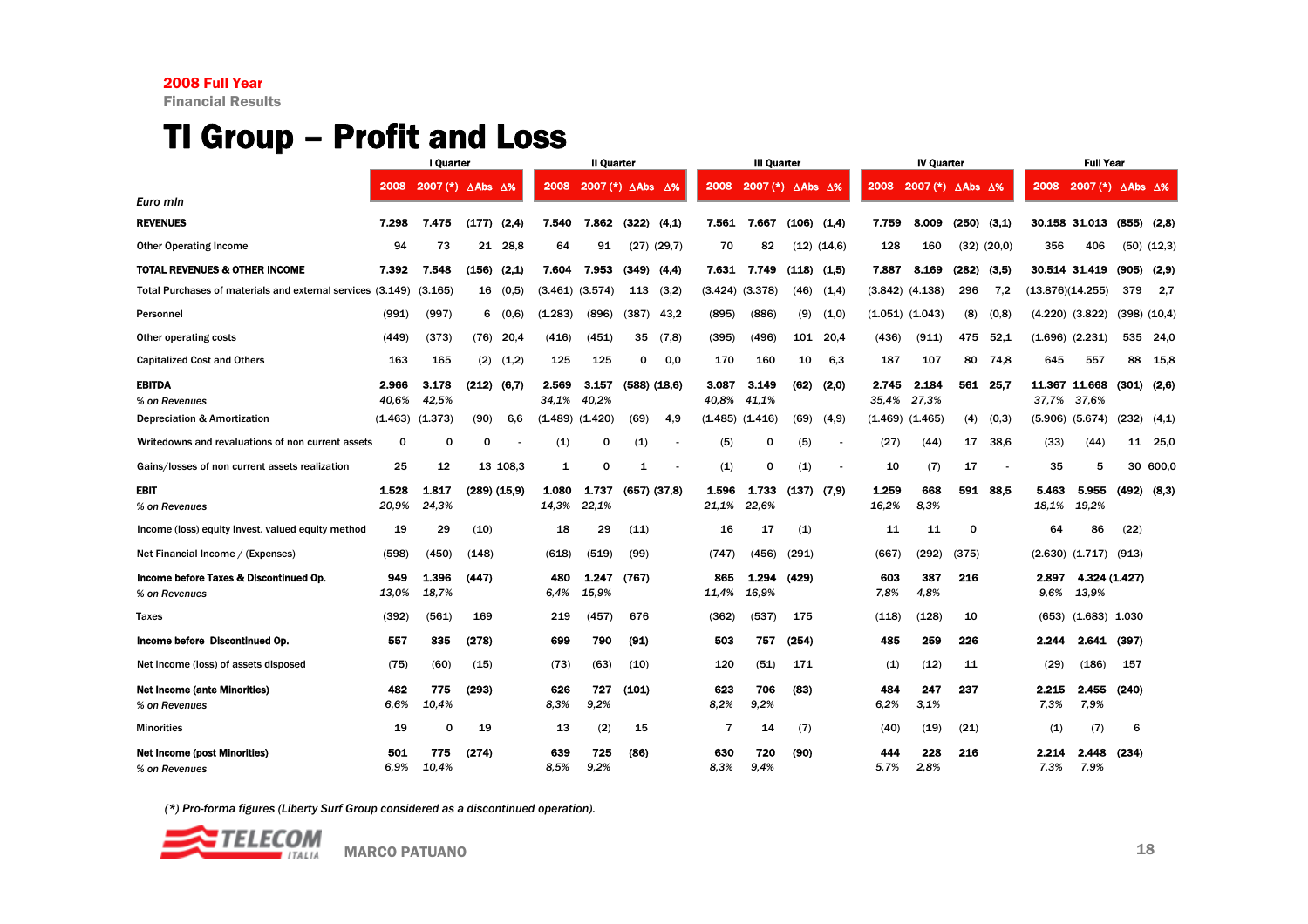#### 2008 Full Year

Financial Results

# TI Group – Main Results by BU (Reported Figures)

| Euro min                 | l Quarter |            |                 |            |       | <b>Il Quarter</b> |                 |            |       | <b>III Quarter</b> |              |                 |              | <b>IV Quarter</b> |                 |            |        | <b>Full Year</b> |                 |            |
|--------------------------|-----------|------------|-----------------|------------|-------|-------------------|-----------------|------------|-------|--------------------|--------------|-----------------|--------------|-------------------|-----------------|------------|--------|------------------|-----------------|------------|
| <b>REVENUES</b>          | 2008      | $2007$ (*) | $\triangle$ Abs | $\Delta\%$ | 2008  | 2007<br>$f$ *)    | $\triangle$ Abs | $\Delta\%$ | 2008  | 2007<br>(*)        | $\Delta$ Abs | $\Delta\%$      | 2008         | 2007 (*)          | $\triangle$ Abs | $\Delta\%$ | 2008   | 2007<br>$(*)$    | $\triangle$ Abs | $\Delta\%$ |
| Domestic                 | 5.619     | 6.009      | $-390$          | (6, 5)     | 5.801 | 6.173             | $-372$          | (6, 0)     | 5.734 | 5.926              | $-192$       | (3,2)           | 6.114        | 6.112             | 2               | 0.0        | 23.268 | 24.220           | $-952$          | (3,9)      |
| <b>Wireline Domestic</b> | 3.746     | 3.989      | $-243$          | (6,1)      | 3.739 | 3.994             | $-255$          | (6, 4)     | 3.643 | 3.765              | $-122$       | (3,2)           | 3.872        | 3.979             | -107            | (2,7)      | 15,000 | 15.727           | $-727$          | (4,6)      |
| <b>Tim Domestic</b>      | 2.236     | 2.365      | $-129$          | (5,5)      | 2.433 | 2.551             | $-118$          | (4.6)      | 2.451 | 2.513              | -62          | (2,5)           | 2.609        | 2.493             | 116             | 4.7        | 9.729  | 9.922            | $-193$          | (1,9)      |
| European broadband       | 323       | 216        | 107             | 49.5       | 319   | 296               | 23              | 7.8        | 319   | 312                |              | 2.2             | 313          | 327               | $-14$           | (4,3)      | 1.274  | 1.151            | 123             | 10.7       |
| Hansenet                 | 303       | 198        | 105             | 53.0       | 298   | 278               | 20              | 7.2        | 298   | 291                |              | 2.4             | 291          | 307               | $-16$           | (5,2)      | 1.190  | 1.074            | 116             | 10,8       |
| <b>Mobile Brasil</b>     | 1.224     | 1.100      | 124             | 11.3       | 1.313 | 1.222             | 91              | 7.4        | 1.436 | 1.281              | 155          | 12.1            | 1.235        | 1.387             | $-152$          | (11,0)     | 5.208  | 4.990            | 218             | 4.4        |
| Media                    | 74        | 58         | 16              | 27.6       | 74    | 67                |                 | 10.4       | 62    | 53                 |              | 17.0            | 77           | 85                | -8              | (9, 4)     | 287    | 263              | 24              | 9,1        |
| Olivetti                 | 83        | 83         |                 | 0.0        | 97    | 109               | -12             | (11,0)     | 72    | 91                 | $-19$        | (20.9)          | 100          | 125               | $-25$           | (20,0)     | 352    | 408              | $-56$           | (13,7)     |
| <b>Other Activities</b>  | 76        | 60         | 16              | 26,7       | 22    | 49                | -27             | (55.1)     | 16    | 57                 | -41          | (71,9)          | 20           | 85                | -65             | (76.5)     | 134    | 251              | -117            | (46, 6)    |
| <b>Bolivia</b>           | 52        | 56         | -4              | (7, 1)     | 0     | 46                | $-46$           | (100.0)    |       | 54                 |              | $-54$ $(100.0)$ | <sup>0</sup> | 54                | -54             | (100.0)    | 52     | 210              | $-158$          | (75,2)     |
| Elim.                    | $-101$    | $-51$      | $-50$           |            | $-86$ | $-54$             | $-32$           |            | $-78$ | $-53$              | $-25$        |                 | $-100$       | $-112$            | 12              |            | $-365$ | $-270$           | $-95$           |            |
| <b>TI Group</b>          | 7.298     | 7.475      | $-177$          | (2, 4)     | 7.540 | 7.862             | $-322$          | (4,1)      | 7.561 | 7.667              | $-106$       | (1,4)           | 7.759        | 8.009             | $-250$          | (3,1)      | 30.158 | 31.013           | $-855$          | (2,8)      |

|                         | I Quarter |            |                 |            |       | II Quarter     |                 |            |       | <b>III Quarter</b> |                 |              |       | <b>IV Quarter</b> |                 |            |        | <b>Full Year</b> |                 |             |
|-------------------------|-----------|------------|-----------------|------------|-------|----------------|-----------------|------------|-------|--------------------|-----------------|--------------|-------|-------------------|-----------------|------------|--------|------------------|-----------------|-------------|
| <b>EBITDA</b>           | 2008      | $2007$ (*) | $\triangle$ Abs | $\Delta\%$ | 2008  | $2007$ (*)     | $\triangle$ Abs | $\Delta\%$ | 2008  | 2007<br>$(*)$      | $\triangle$ Abs | $\Delta\%$   | 2008  | $2007$ (*)        | $\triangle$ Abs | $\Delta\%$ | 2008   | $2007$ $(*)$     | $\triangle$ Abs | $\Delta\%$  |
| <b>Domestic</b>         | 2.667     | 2.853      | $-186$          | (6, 5)     | 2.264 | 2.766          | $-502$          | (18,1)     | 2.682 | 2.821              | $-139$          | (4, 9)       | 2.385 | 1.734             | 651             | 37,5       | 9.998  | 10.174           | -176            | (1,7)       |
| European broadband      | 61        | 54         |                 | 13.0       | 58    | 74             | $-16$           | (21.6)     | 73    | 84                 | -11             | (13,1)       | 53    | 85                | $-32$           | (37, 6)    | 245    | 297              |                 | $-52(17,5)$ |
| Hansenet                | 59        | 49         | 10              | 20.4       | 56    | 69             | $-13$           | (18,8)     | 70    | 79                 | -9              | (11,4)       | 53    | 84                | $-31$           | (36.9)     | 238    | 281              |                 | $-43(15,3)$ |
| <b>Mobile Brasil</b>    | 242       | 269        | $-27$           | (10,0)     | 279   | 316            | $-37$           | (11.7)     | 354   | 239                | 115             | 48.1         | 342   | 383               | $-41$           | (10,7)     | 1.217  | 1.207            | 10              | 0.8         |
| Media                   | $-21$     | $-11$      | $-10$           | (90, 9)    | $-14$ | $-10$          | -4              | (40,0)     | $-10$ | $-17$              |                 | 41.2         | $-14$ | $-17$             |                 | 17.6       | -59    | $-55$            | -4              | (7,3)       |
| Olivetti                |           | $-10$      |                 | 30.0       | -5    | $\blacksquare$ | ີ               | 28.6       | $-11$ | -4                 | -7              | (175,0)      |       | $-23$             | 16              | 69.6       | $-30$  | $-44$            | 14              | 31,8        |
| <b>Other Activities</b> | 26        | 23         |                 | 13.0       | -3    | 18             | $-21$           |            |       | 25                 | $-27$           |              | $-10$ | 28                | $-38$           |            | 11     | 94               | -83             | (88,3)      |
| Bolivia                 | 24        | 27         | -3              | (11,1)     | 0     | 20             | -20             | (100,0)    | o     | 27                 |                 | $-27(100,0)$ |       | 24                | $-24$           | (100,0)    | 24     | 98               |                 | $-74(75,5)$ |
| Elim.                   | -2        |            | -2              |            | $-10$ |                | $-10$           |            |       |                    |                 |              |       | -6                |                 |            | $-15$  | -5               | -10             |             |
| <b>TI Group</b>         | 2.966     | 3.178      | $-212$          | (6,7)      | 2.569 | 3.157          | $-588$          | (18, 6)    | 3.087 | 3.149              | $-62$           | (2,0)        | 2.745 | 2.184             | 561             | 25,7       | 11.367 | 11.668           | $-301$          | (2,6)       |
| <b>EBITDA MARGIN</b>    | 40.6%     | 42.5%      | -1,9 pp         |            | 34.1% | 40.2%          | $-6.1$ pp       |            | 40.8% | 41.1%              | $-0.3$ pp       |              | 35,4% | 27.3%             | 8,1 pp          |            | 37,7%  | 37.6%            | $0.1$ pp        |             |

|                         | I Quarter |              |                 |            |       | II Quarter |                 |            |       | <b>III Quarter</b> |                 |               |       | <b>IV Quarter</b>       |                 |            |        | <b>Full Year</b> |                 |                |
|-------------------------|-----------|--------------|-----------------|------------|-------|------------|-----------------|------------|-------|--------------------|-----------------|---------------|-------|-------------------------|-----------------|------------|--------|------------------|-----------------|----------------|
| <b>EBIT</b>             | 2008      | $2007$ (*)   | $\triangle$ Abs | $\Delta\%$ | 2008  | $2007$ (*) | $\triangle$ Abs | $\Delta\%$ | 2008  | $2007$ (*)         | $\triangle$ Abs | $\Delta\%$    | 2008  | 2007<br>$^{\prime}$ (*) | $\triangle$ Abs | $\Delta\%$ | 2008   | $2007$ (*)       | $\triangle$ Abs | $\Delta\%$     |
| <b>Domestic</b>         | 1.566     | <b>L.790</b> | $-224$          | (12,5)     | 1.113 | 1.666      | $-553$          | (33,2)     | 1.548 | 1.728              | $-180$          | (10.4)        | 1.217 | 567                     | 650             | 114.6      | 5.444  | 5.751            | $-307$          | (5,3)          |
| European broadband      | 6         | 22           | $-16$           | (72,7)     |       | 30         | $-34$           |            |       | 37                 | $-30$           | (81,1)        | $-39$ | 33                      | $-72$           |            | $-30$  | 122              | $-152$          |                |
| Hansenet                | 9         | 21           | $-12$           | (57,1)     | O     | 31         | $-31$           | (100.0)    | 10    | 38                 | $-28$           | (73.7)        | $-32$ | 36                      | -68             |            | $-13$  | 126              | $-139$          |                |
| <b>Mobile Brasil</b>    | $-17$     | 16           | $-33$           |            | 15    | 53         | -38             | (71,7)     | 73    | $-25$              | 98              |               | 118   | 106                     | 12              | 11,3       | 189    | 150              | 39              | 26,0           |
| Media                   | $-37$     | $-26$        | $-11$           | (42,3)     | $-32$ | $-26$      | -6              | (23,1)     | $-24$ | $-32$              | 8               | 25.0          | $-20$ | $-33$                   | 13              | 39,4       | $-113$ | $-117$           |                 | 3,4            |
| Olivetti                | -9        | $-14$        | 5.              | 35.7       | -7    | $-10$      |                 | 30.0       | $-12$ | -8                 | -4              | (50,0)        | -9    | $-34$                   | 25              | 73.5       | $-37$  | $-66$            | 29              | 43,9           |
| <b>Other Activities</b> | 17        | 15           |                 | 13.3       | -3    | 10         | $-13$           |            |       | 17                 | $-19$           |               | $-10$ | 21                      | -31             |            |        | 63               | -61             | (96.8)         |
| <b>Bolivia</b>          | 17        | 19           | -2              | (10,5)     | 0     | 12         | $-12$           | (100,0)    |       | 20                 |                 | $-20$ (100,0) | 0     | 17                      | $-17$           | (100, 0)   | 17     | 68               |                 | $-51$ $(75,0)$ |
| Elim.                   |           | 14           | $-12$           |            | -2    | 14         | $-16$           |            |       | 16                 | -10             |               |       | 8                       | -6              |            | 8      | 52               | $-44$           |                |
| <b>TI Group</b>         | 1.528     | 1.817        | $-289$          | (15, 9)    | 1.080 | 1.737      | $-657$          | (37, 8)    | 1.596 | 1.733              | $-137$          | (7, 9)        | 1.259 | 668                     | 591             | 88,5       | 5.463  | 5.955            | $-492$          | (8,3)          |
| <b>EBIT MARGIN</b>      | 20,9%     | 24.3%        | $-3,4$ pp       |            | 14,3% | 22.1%      | -7,8 pp         |            | 21.1% | 22.6%              | $-1.5$ pp       |               | 16.2% | 8,3%                    | 7,9 pp          |            | 18,1%  | 19,2%            | -1,1 pp         |                |

![](_page_19_Picture_7.jpeg)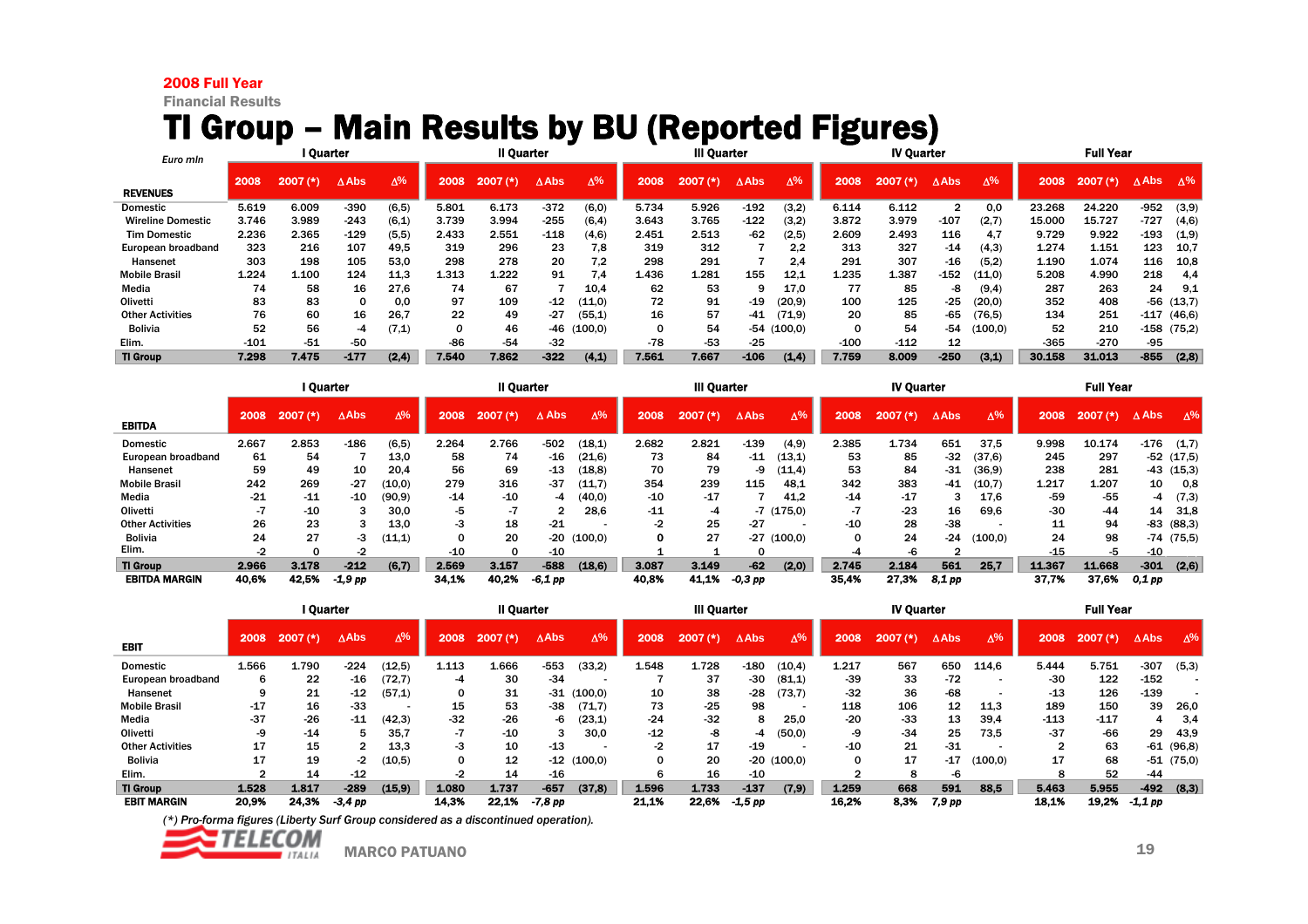#### 2008 Full Year

Financial Results

# TI Group – Main Results by BU (Organic Figures)

| Euro min                 |        |            | I Quarter |             |       | Il Quarter |               |             |       | <b>III Quarter</b> |             |            |        | <b>IV Quarter</b> |             |            |        | <b>Full Year</b> |                 |        |
|--------------------------|--------|------------|-----------|-------------|-------|------------|---------------|-------------|-------|--------------------|-------------|------------|--------|-------------------|-------------|------------|--------|------------------|-----------------|--------|
| <b>REVENUES</b>          | 2008   | $2007$ (*) | ∧ Abs     | $\Lambda\%$ | 2008  | $2007$ (*) | $\Lambda$ Abs | $\Lambda\%$ | 2008  | 2007<br>ぼき         | <b>AAbs</b> | $\Delta\%$ | 2008   | 2007(k)           | <b>AAbs</b> | $\Delta\%$ | 2008   | $2007$ (*)       | $\triangle$ Abs | Δ%     |
| <b>Domestic</b>          | 5.619  | 6.001      | $-382$    | (6, 4)      | 5.825 | 6.161      | $-336$        | (5, 5)      | 5.734 | 5.922              | $-188$      | (3,2)      | 6.114  | 6.153             | $-39$       | (0,6)      | 23.292 | 24.237           | $-945$          | (3,9)  |
| <b>Wireline Domestic</b> | 3.746  | 3.981      | $-235$    | (5,9)       | 3.763 | 3.982      | $-219$        | (5,5)       | 3.643 | 3.761              | $-118$      | (3,1)      | 3.872  | 3.964             | $-92$       | (2,3)      | 15.024 | 15.688           | $-664$          | (4,2)  |
| <b>Tim Domestic</b>      | 2.236  | 2.365      | $-129$    | (5,5)       | 2.433 | 2.551      | $-118$        | (4.6)       | 2.451 | 2.513              | $-62$       | (2,5)      | 2.609  | 2.549             | 60          | 2.4        | 9.729  | 9.978            | $-249$          | (2,5)  |
| European broadband       | 323    | 284        | 39        | 13,7        | 319   | 296        | 23            | 7,8         | 319   | 312                |             | 2.2        | 313    | 327               | $-14$       | (4,3)      | 1.274  | 1.219            | 55              | 4,5    |
| Hansenet                 | 303    | 266        | 37        | 13.9        | 298   | 278        | 20            | 7.2         | 298   | 291                |             | 2.4        | 291    | 307               | $-16$       | (5,2)      | 1.190  | 1.142            | 48              | 4,2    |
| <b>Mobile Brasil</b>     | 1.224  | 1.172      | 52        | 4.7         | 1.313 | 1.266      | 47            | 3.8         | 1.436 | 1.355              | 81          | 6.4        | 1.235  | 1.168             | 67          | 4,8        | 5.208  | 4.961            | 247             | 4,9    |
| Media                    | 74     | 58         | 16        | 27.6        | 74    | 67         |               | 10.4        | 62    | 53                 | q           | 17.0       | 77     | 77                |             | 0.0        | 287    | 255              | 32              | 12,5   |
| Olivetti                 | 83     | 78         |           | 6.4         | 97    | 103        | -6            | (5,8)       | 72    | 87                 | $-15$       | (17.2)     | 100    | 124               | $-24$       | (19, 4)    | 352    | 392              | -40             | (10,2) |
| <b>Other Activities</b>  | 76     | 55         | 21        | 38.2        | 22    |            | 19            | 633.3       | 16    |                    | 13          | 433,3      | 20     | 31                | $-11$       | (35, 5)    | 134    | 92               | 42              | 45,7   |
| <b>Bolivia</b>           | 52     | 51         |           | 2.0         |       |            |               |             |       |                    |             |            |        |                   | o           |            | 52     | 51               |                 | 2,0    |
| Elim.                    | $-101$ | $-49$      | $-52$     |             | $-86$ | $-49$      | $-37$         |             | $-78$ | $-52$              | $-26$       |            | $-100$ | $-100$            |             |            | $-365$ | $-250$           | $-115$          |        |
| <b>TI Group</b>          | 7.298  | 7.599      | $-301$    | (4.0)       | 7.564 | 7.847      | $-283$        | (3, 6)      | 7.561 | 7.680              | $-119$      | (1,5)      | 7.759  | 7.780             | $-21$       | (0, 3)     | 30.182 | 30.906           | $-724$          | (2,3)  |

|                         | I Quarter |                         |           |            |       | II Quarter |                 |            |       | <b>III Quarter</b> |              |            |       | <b>IV Quarter</b> |                 |            |        | <b>Full Year</b> |                 |            |
|-------------------------|-----------|-------------------------|-----------|------------|-------|------------|-----------------|------------|-------|--------------------|--------------|------------|-------|-------------------|-----------------|------------|--------|------------------|-----------------|------------|
| <b>EBITDA</b>           | 2008      | 2007<br>$^{\prime}$ (*) | A Abs     | $\Delta\%$ | 2008  | $2007$ (*) | $\triangle$ Abs | $\Delta\%$ | 2008  | $2007$ (*)         | $\Delta$ Abs | $\Delta\%$ | 2008  | $2007$ $(*)$      | $\triangle$ Abs | $\Delta\%$ | 2008   | $2007$ (*)       | $\triangle$ Abs | $\Delta\%$ |
| <b>Domestic</b>         | 2.679     | 2.853                   | $-174$    | (6,1)      | 2.577 | 2.821      | $-244$          | (8,6)      | 2.692 | 2.820              | $-128$       | (4, 5)     | 2.373 | 2.287             | 86              | 3.8        | 10.321 | 10.781           | $-460$          | (4,3)      |
| European broadband      | 61        | 61                      | 0         | 0.0        | 58    | 74         | $-16$           | (21, 6)    | 73    | 84                 | $-11$        | (13,1)     | 53    | 85                | $-32$           | (37, 6)    | 245    | 304              | -59             | (19, 4)    |
| Hansenet                | 59        | 56                      |           | 5.4        | 56    | 69         | $-13$           | (18,8)     | 70    | 79                 | -9           | (11,4)     | 53    | 84                | $-31$           | (36, 9)    | 238    | 288              | -50             | (17, 4)    |
| <b>Mobile Brasil</b>    | 242       | 283                     | $-41$     | (15, 3)    | 279   | 326        | -47             | (14.9)     | 354   | 257                | 97           | 42.4       | 342   | 334               | 8               | 2.0        | 1.217  | 1.200            | 17              | 1,4        |
| Media                   | $-21$     | $-11$                   | -10       | (90.9)     | $-14$ | $-10$      | -4              | (40,0)     | $-10$ | $-17$              |              | 41.2       | $-14$ | $-17$             |                 | 17.6       | -59    | -55              | -4              | (7,3)      |
| Olivetti                |           | $-14$                   |           | 50.0       | -5    | $-12$      |                 | 58.3       | $-11$ |                    | -5           | (83,3)     | -2    | -6                |                 | 66.7       | $-25$  | $-38$            | 13              | 34.2       |
| <b>Other Activities</b> | 26        | 21                      | 5         | 23,8       | -3    | -2         | $-1$            | (50, 0)    |       | -2                 |              | 0.0        | $-10$ |                   | $-14$           |            | 11     | 21               | -10             | (47, 6)    |
| <b>Bolivia</b>          | 24        | 25                      | -1        | (4,0)      |       |            | <sup>0</sup>    |            |       |                    |              |            |       |                   | <sup>0</sup>    |            | 24     | 25               | $-1$            | (4,0)      |
| Elim.                   |           |                         | -2        |            | -10   |            | $-10$           |            |       |                    |              |            | -3    | -6                |                 |            | $-14$  | -5               | -9              |            |
| <b>TI Group</b>         | 2.978     | 3.193                   | $-215$    | (6,7)      | 2.882 | 3.197      | $-315$          | (9, 9)     | 3.097 | 3.137              | $-40$        | (1,3)      | 2.739 | 2.681             | 58              | 2,2        | 11,696 | 12.208           | $-512$          | (4,2)      |
| <b>EBITDA MARGIN</b>    | 40.8%     | 42.0%                   | $-1,2$ pp |            | 38,1% | 40.7%      | $-2,6$ pp       |            | 41.0% | 40,8%              | 0,2 pp       |            | 35,3% | 34.5%             | 0,8 pp          |            | 38,8%  | 39.5%            | $-0.7$ pp       |            |

|                         | l Ouarter |            |                 |            |       | <b>II Quarter</b> |                 |              |       | <b>III Quarter</b> |                 |            |       | <b>IV Quarter</b> |                 |            |        | <b>Full Year</b> |                 |              |
|-------------------------|-----------|------------|-----------------|------------|-------|-------------------|-----------------|--------------|-------|--------------------|-----------------|------------|-------|-------------------|-----------------|------------|--------|------------------|-----------------|--------------|
| <b>EBIT</b>             | 2008      | $2007$ (*) | $\triangle$ Abs | $\Delta\%$ | 2008  | $2007$ (*)        | $\triangle$ Abs | $\Delta\%$   | 2008  | $2007$ (*)         | $\triangle$ Abs | $\Delta\%$ | 2008  | $2007$ $(*)$      | $\triangle$ Abs | $\Delta\%$ | 2008   | $2007$ (*)       | $\triangle$ Abs | $\Delta\%$   |
| <b>Domestic</b>         | 1.553     | 1.782      | $-229$          | (12.9)     | 1.426 | 1.720             | $-294$          | (17,1)       | 1.558 | 1.730              | $-172$          | (9, 9)     | 1.205 | 1.114             | 91              | 8,2        | 5.742  | 6.346            | $-604$          | (9,5)        |
| European broadband      | 6         | 23         | $-17$           | (73, 9)    | -4    | 32                | $-36$           |              |       | 37                 | -30             | (81,1)     | $-18$ | 33                | $-51$           |            | -9     | 125              | $-134$          |              |
| Hansenet                |           | 22         | $-13$           | (59,1)     |       | 33                |                 | $-33(100,0)$ | 10    | 38                 | $-28$           | (73,7)     | $-11$ | 36                | $-47$           |            | 8      | 129              | $-121$          | (93,8)       |
| <b>Mobile Brasil</b>    | $-17$     | 15         | $-32$           |            | 15    | 54                | -39             | (72,7)       | 73    | $-22$              | 95              |            | 118   | 102               | 16              | 15.3       | 189    | 149              | 40              | 27.1         |
| Media                   | $-37$     | $-26$      | $-11$           | (42,3)     | $-32$ | $-26$             | -6              | (23,1)       | $-24$ | $-32$              | 8               | 25.0       | $-29$ | -33               |                 | 12,1       | $-122$ | $-117$           | -5              | (4,3)        |
| Olivetti                | -9        | $-18$      |                 | 50.0       | -7    | $-16$             | 9.              | 56.3         | $-12$ | $-10$              | -2              | (20,0)     | -4    | -8                |                 | 50.0       | $-32$  | $-52$            | 20              | 38,5         |
| <b>Other Activities</b> | 17        | 14         |                 | 21.4       | -3    |                   | -1              | (50,0)       |       | -3                 |                 | 33,3       | -10   |                   | $-14$           |            |        | 13               | $-11$           | (84, 6)      |
| Bolivia                 | 17        | 18         | -1              | (5,6)      |       |                   |                 |              |       |                    |                 |            |       |                   |                 |            | 17     | 18               | -1              | (5,6)        |
| Elim.                   |           | 14         | $-12$           |            |       | 14                | $-16$           |              |       | 15                 | -9              |            |       |                   | -5              |            | 8      | 50               | -42             |              |
| <b>TI Group</b>         | 1.515     | 1.804      | $-289$          | (16.0)     | 1.393 | 1.776             | $-383$          | (21.6)       | 1.606 | 1.715              | $-109$          | (6, 4)     | 1.264 | 1.219             | 45              | 3.7        | 5.778  | 6.514            |                 | $-736(11,3)$ |
| <b>EBIT MARGIN</b>      | 20.8%     | 23.7%      | $-2.9$ pp       |            | 18.4% | 22.6%             | -4,2 pp         |              | 21,2% | 22.3%              | $-1,1$ pp       |            | 16,3% | 15.7%             | 0.6 pp          |            | 19,1%  | 21.1%            | $-2$ pp         |              |

![](_page_20_Picture_7.jpeg)